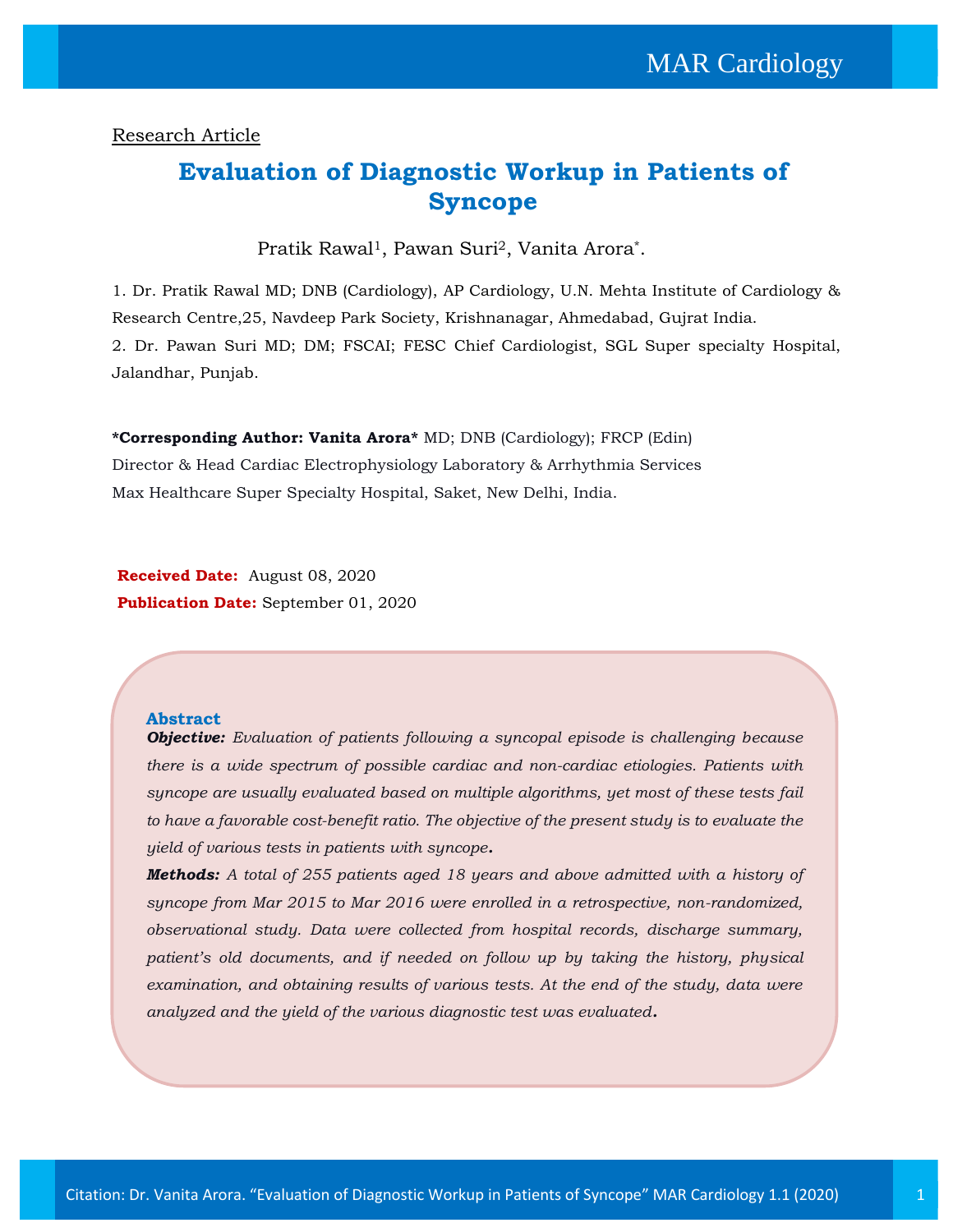*Results: Major finding of this study was the relatively low diagnostic yield of neurological tests and the high number of unexplained cases. Cardiac testing also had low yields overall. Conversely, postural BP recordings, tilt testing, and carotid sinus massage had very high yield but the fact remained that these tests were performed infrequently. Advanced second or third-degree AV block and sick sinus syndrome were the most frequently reported etiologies.*

*Conclusion: Overall diagnostic yield of various tests was relatively low. A cost-effective approach to syncope requires a thorough history, physical examination, and prioritizing higher yield tests while avoiding low yield tests.*

### **1.Introduction**

Syncope is an important clinical problem as it markedly reduces the quality of life, results in traumatic injury and a few cases can be the only warning sign before sudden cardiac death. **(**1-3**)** Patients with syncope account for 1% of hospital admissions and 3% of emergency department visits. The prevalence of the first episode of syncope in young adults is particularly high between the ages of 10 and 20 years. **(**4**)** and an additional peak occurs at approximately 60 and 80 years of age. **(**4,5**)**.

Evaluation of patients following a syncopal episode is challenging because there is a wide spectrum of possible etiologies, ranging from benign to life-threatening conditions. **(**6**)** Despite thorough evaluation the etiology of syncope frequently remains undetermined. **(**7,8**)** Studies **(**9-13**)** have attempted to reduce unnecessary testing by the use of algorithms to improve syncope evaluation methods. The algorithms increased the percentage of patients in whom an etiology was identified but did not decrease the use of low-yield testing or reduce the cost associated with diagnostic testing.

The few studies **(**14,15**)** examining the utility of individual tests found that cardiac enzymes test, electroencephalography (EEG) **(**16**)**, head computed tomographic (CT) scan **(**17**)** and carotid ultrasonography (US)**(**18**)** seldom identified the etiology. The contribution of magnetic resonance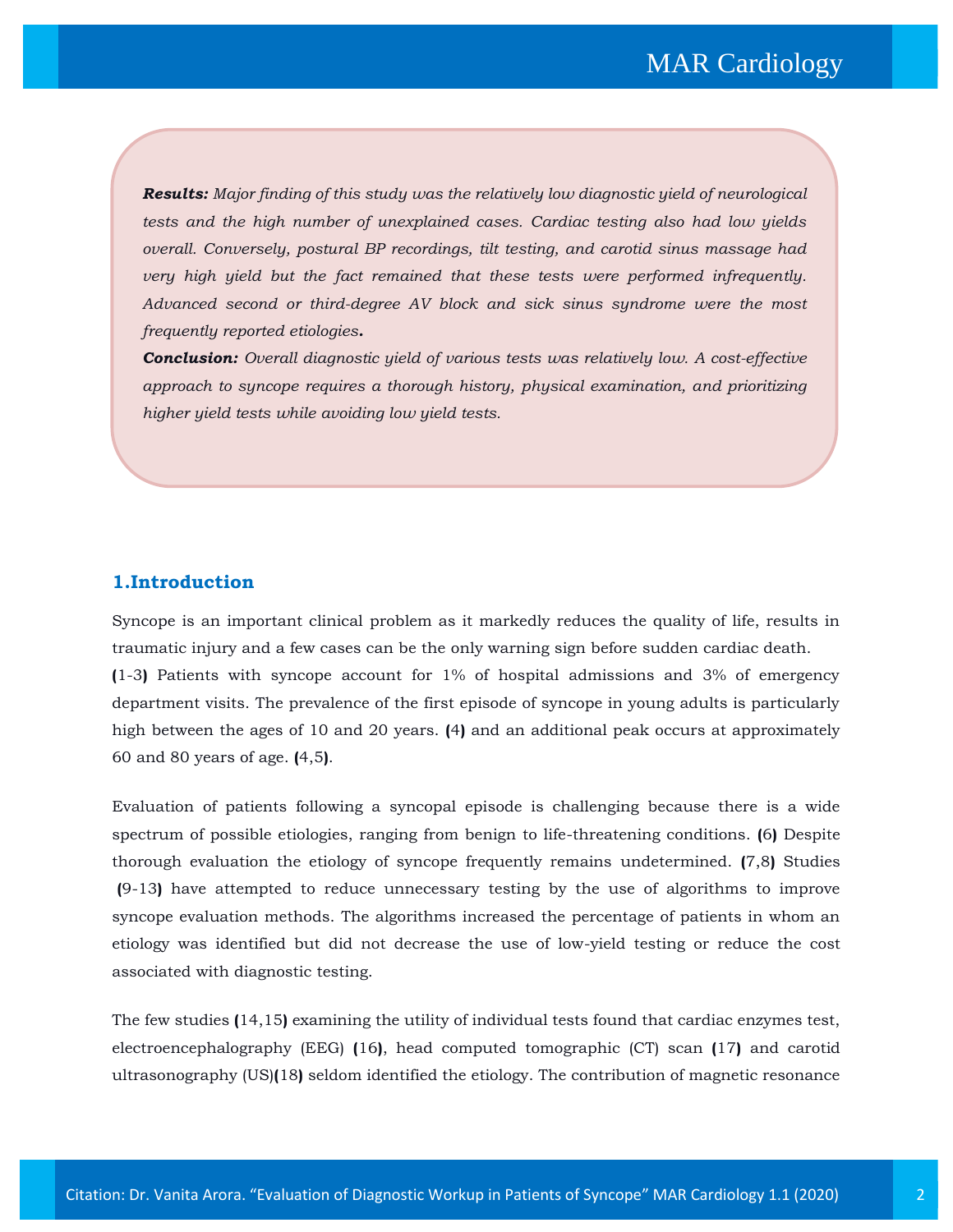imaging (MRI), echocardiogram, telemetry, and other tests remains unknown, as does the cost of tests relative to their effect on diagnosis or management. It is unclear whether the yield and cost-effectiveness of evaluation can be improved by identifying patients in whom test results are likely to affect diagnosis or management.

### **2.Methods**

### **2.1 Study Population**

255 consecutive patients aged 18 years or more who were admitted with syncope to the Max Super specialty hospital from march 2015 to march 2016 were enrolled in the study with prior informed consent. Patients less than 18 years of age, those presenting with near syncope, patients with head trauma before the onset of syncope, and patients not consenting were excluded from the study.

### **2.2 Study Protocol**

A retrospective, non-randomized, observational study was conducted and the protocol was approved by the institutional scientific and ethical committee. Data was collected by taking the history, physical examination, and obtaining results of various tests. Hospital records, discharge summary, and patient's old documents were also evaluated to collect data. At the end of the study, data were analyzed and the yield of the various diagnostic test was evaluated.

### **2.3 Definition Of Terminologies**

*Syncope* is a sudden and transient loss of consciousness (LOC) due to loss of postural tone leading to transient global cerebral hypoperfusion. It is characterized by rapid onset, short duration, and spontaneous recovery. **(**19**)** Abnormal cardiac enzyme results were defined as any troponin I level greater than 0.04 ng/mL (the hospital's reference value).

*Postural hypotension* was defined as a drop in systolic BP of at least 20 mm Hg, or a drop in diastolic BP of at least 10 mm Hg within 3 minutes of changing from a lying position to a standing position. A test was considered *abnormal* if any abnormality, no matter how minor, not seen on prior testing as written in the test reports (for example, mild mitral valve regurgitation on echocardiogram and mild slowing on EEG). If no mention was made of prior testing, the result was assumed to be new. A test result was considered to have *affected diagnosis* if it was noted in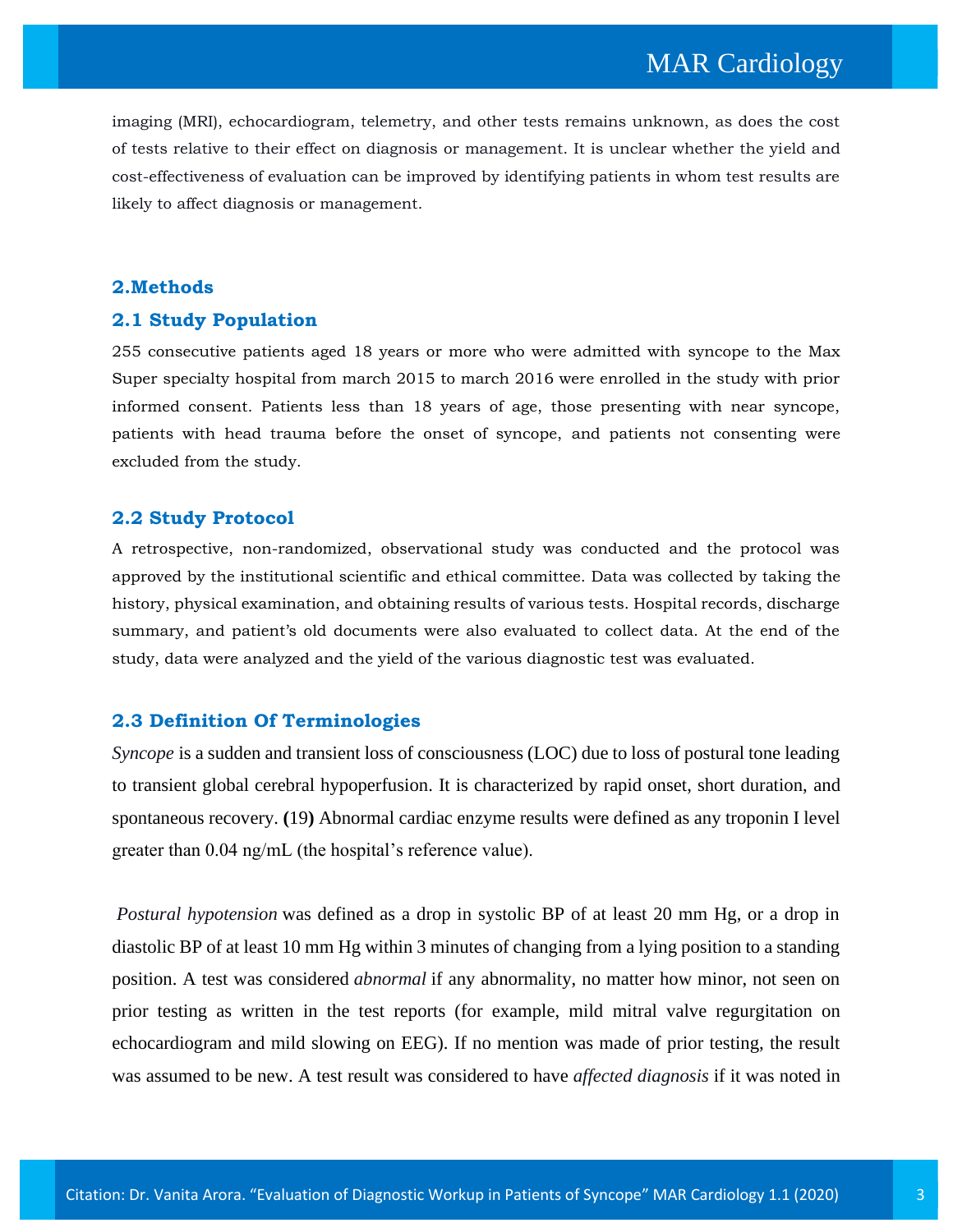any test reports, progress notes, or discharge summaries that the test has contributed to, confirmed or established any diagnosis. This definition included all diagnoses, including those not related to syncope. We also recorded whether a test result has *identified the etiology* of the syncopal episode.

### **2.4 Diagnostic criteria with initial evaluation were as follows:19**

*Vasovagal syncope (VVS)* was diagnosed if syncope was precipitated by emotional distress or orthostatic stress and is associated with a typical prodrome. *Situational syncope* was diagnosed if syncope occurred during or immediately after specific triggers. *Orthostatic syncope* was diagnosed when it occurred after standing up and there is documentation of OH. *Arrhythmiarelated syncope* was diagnosed by ECG in the presence of the following: Persistent sinus bradycardia <40 bpm in the wake or repetitive sinoatrial block or sinus pauses  $\geq$  3s, Mobitz II second or third-degree AV block, Alternating left and right BBB, VT or rapid paroxysmal SVT, Non-sustained episodes of polymorphic VT and long or short QT interval, Pacemaker or ICD malfunction with cardiac pauses. *Cardiac ischemia-related syncope* was diagnosed when syncope presented with ECG evidence of acute ischemia with or without myocardial infarction. *Cardiovascular syncope* was diagnosed when syncope presented in patients with prolapsing atrial myxoma, severe aortic stenosis, pulmonary hypertension, pulmonary embolism, or acute aortic dissection.

### **2.5 Static Analysis**

Statistical analysis was in terms of descriptive statistics whereby the percentage positivity of various tests in syncope patients was reported. Significance levels (p<0.05) were used when appropriate. We also found out the 95% confidence interval for each one of these percentages.

#### **3.Results**

The characteristics of the patients are presented in **Table 1**. The mean age was 68.3 years; 74% were male. A history of hypertension was present in 55%, coronary artery disease in 27%, diabetes in 30%, and atrial fibrillation in 7%. 8% of the patients suffered serious injuries including head injury.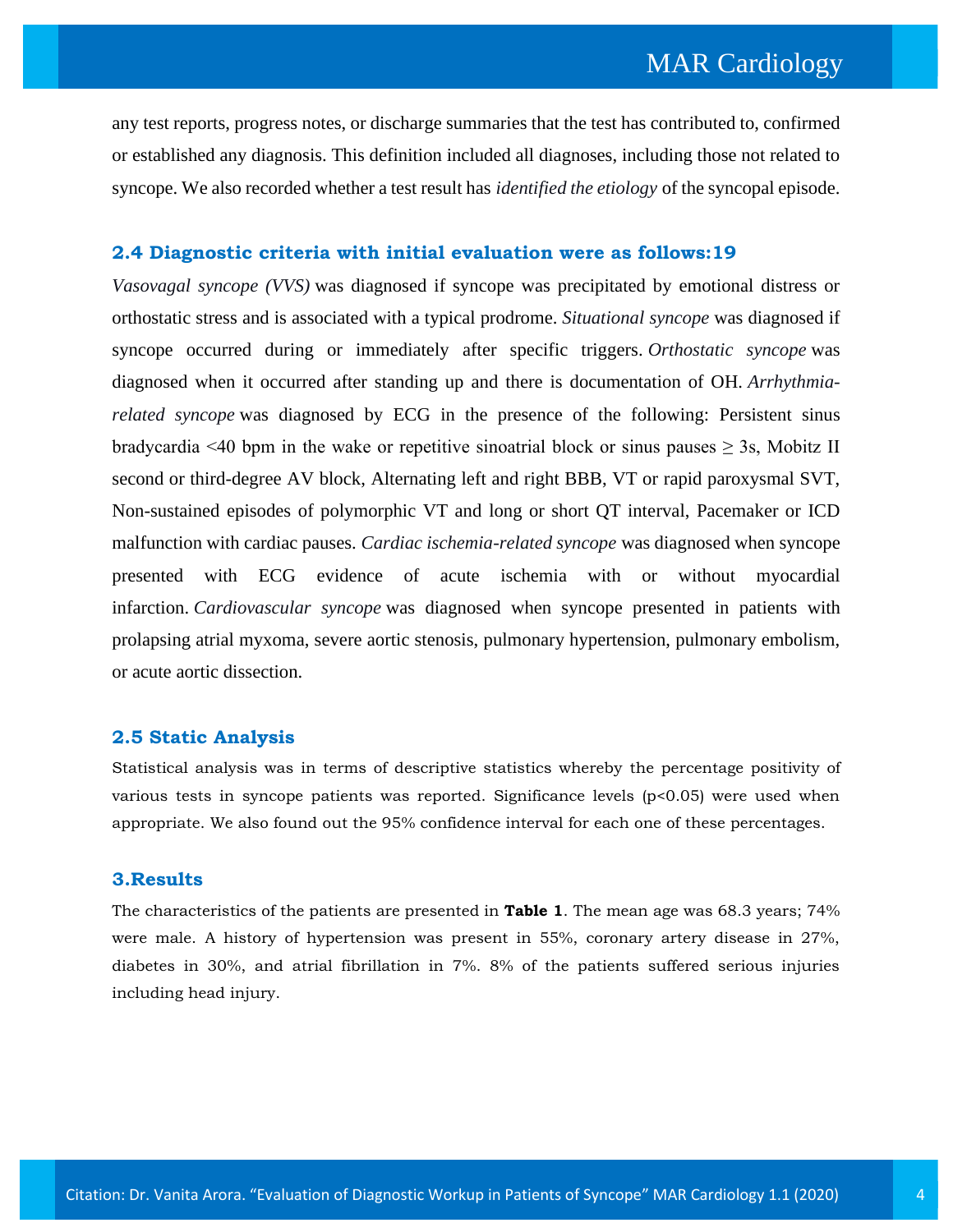| <b>Characteristics</b>                  | Total $(%)$ |
|-----------------------------------------|-------------|
| Number of patients                      | 255(100)    |
| Male                                    | 189(74)     |
| Age years (average)                     | 68.3        |
| Previous h/o syncope                    | 45(18)      |
| Serious injuries                        | 20(8%)      |
| Comorbidities                           |             |
| Ischemic heart disease                  | 68 (27)     |
| Previous myocardial infarction          | 10(3.9)     |
| Systemic hypertension                   | 140 (55)    |
| Previous or current atrial fibrillation | 18 (7)      |
| Previous stroke                         | 25(10)      |
| Valvular heart disease                  | 06(2)       |
| <b>Diabetes</b>                         | 76 (30)     |
| Previous PCI or CABG                    | 35(14)      |
| Cardiac pacemaker or ICD                | 9(3.5)      |
| Pharmacotherapy                         |             |
| Beta blockers                           | 95 (37)     |
| ACEi/ARB                                | 113 (44)    |
| Alpha blockers                          | 19(7)       |
| Digoxin                                 | 09(3)       |
| Nitrates                                | 80(31.3)    |
| Calcium channel blockers                | 103 (40.3)  |
| Diuretics                               | 46 (18)     |
| Class Ic/III Antiarrhythmic drugs       | 16(6)       |

### **Table 1**. Baseline Characteristics

The frequencies of tests obtained, abnormal findings, and yields are shown in **Table 2**. The most commonly used test was Electrocardiogram (100%), Echocardiogram (88%), Coronary angiography (49%), Holter monitoring (43%), and Cardiac enzymes (41%).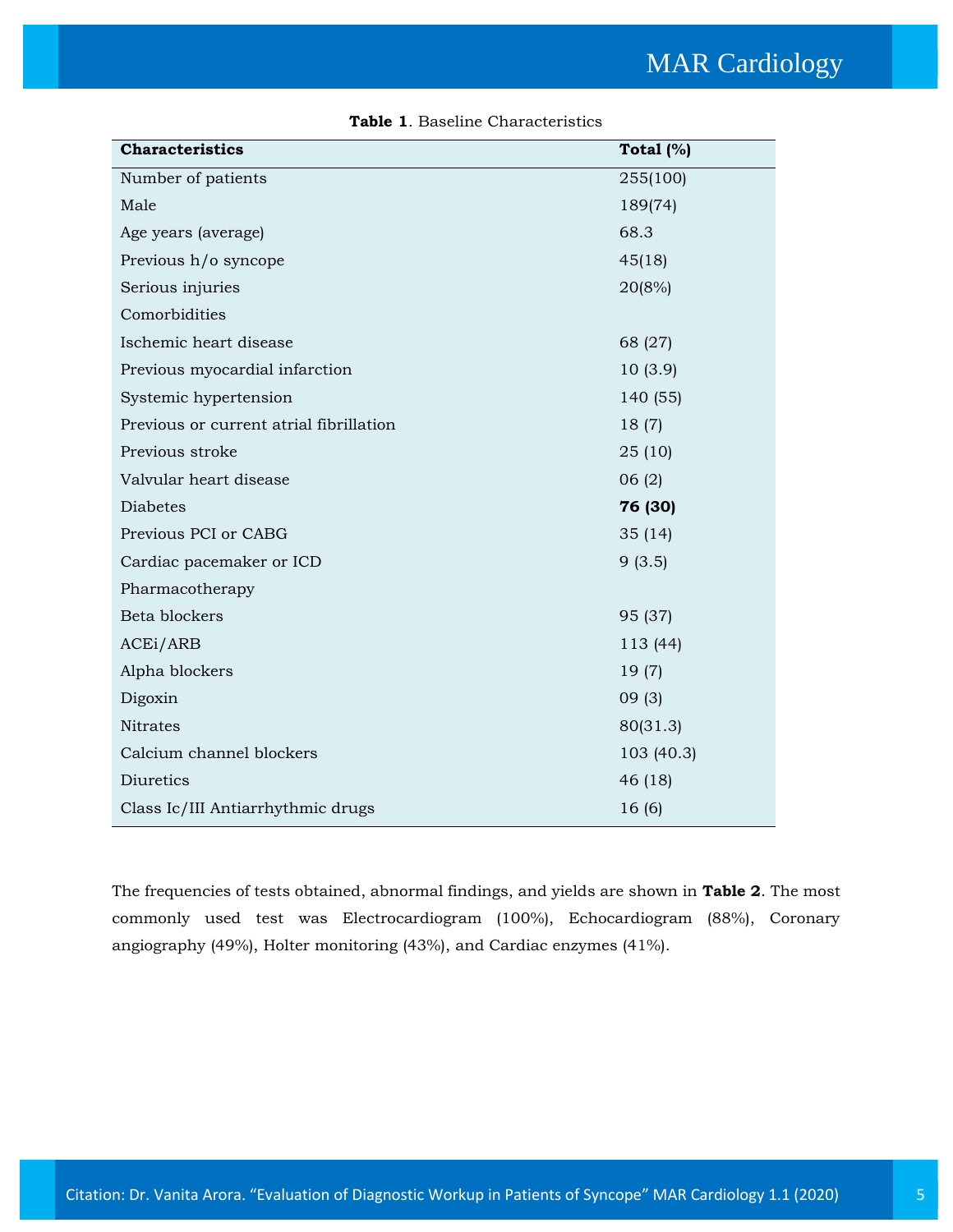| Tests                 | Obtained | Abnormal  | Affected   | Helped determine         |
|-----------------------|----------|-----------|------------|--------------------------|
|                       |          | Findings  | diagnosis/ | etiology. $n\frac{0}{0}$ |
|                       |          | $n$ (%)   | Management |                          |
|                       |          |           | $n \ (\%)$ |                          |
| Postural BP recording | 15(6)    | 05(33)    | 00         | 05(33)                   |
| Electrocardiogram     | 255(100) | 209 (82)  | 131 (51)   | 55 (22)                  |
| Cardiac enzymes       | 104(41)  | 25 (24)   | 21 (20)    | 04(4)                    |
| Echocardiogram        | 225(88)  | 92 (41)   | 62 (27)    | 18 (8)                   |
| Tilt test             | 13(5)    | 5(38)     | 00         | 5(38)                    |
| Coronary angiography  | 126(49)  | 88 (70)   | 37 (29)    | 8(6)                     |
| Holter                | 109(43)  | 67 (61)   | 20 (18)    | 47 (43)                  |
| Carotid Doppler       | 18(7)    | 12 (66.6) | 02(11)     | $00\,$                   |
| Stress test           | 23(9)    | 07 (30)   | 01(4.3)    | 06 (26)                  |
| EP Study              | 45(18)   | 32 (71)   | 03(6.6)    | 30(67)                   |
| Carotid sinus massage | 07(2.7)  | 04 (57)   | 00         | 04 (57)                  |
| CT Head               | 25(9.8)  | 04 (16)   | 02 (08)    | 00                       |
| MRI Head              | 46(18)   | 18 (39)   | 08 (17)    | 00                       |
| <b>EEG</b>            | 23(9)    | 04 (17.4) | 01(4.3)    | $00\,$                   |

**Table 2**. Diagnostic tests obtained in evaluation of syncopal episodes in older patients (n = 255)

ECG was abnormal in 82% of patients. As shown in **Table 2a** the most common abnormalities on the ECG were RBBB (17%) and Complete heart block (13%). LBBB was present in 10% of cases. Other common abnormalities were ST-T changes (10%) and bifascicular block (8.2%). Isolated first degree and second-degree heart blocks were present in 4.3% and 5% cases respectively. In 51% of patient, ECG revealed significant abnormalities which affected the further management. ECG helped in determining the etiology of syncope in 22% of patients.

225 patients underwent echocardiography and of these 41% of patients showed abnormal findings. The most common abnormalities on echo were regional wall motion abnormality (43%) and global hypokinesia (30%). In 8% of patients, echocardiography helped in identifying the etiology of syncope.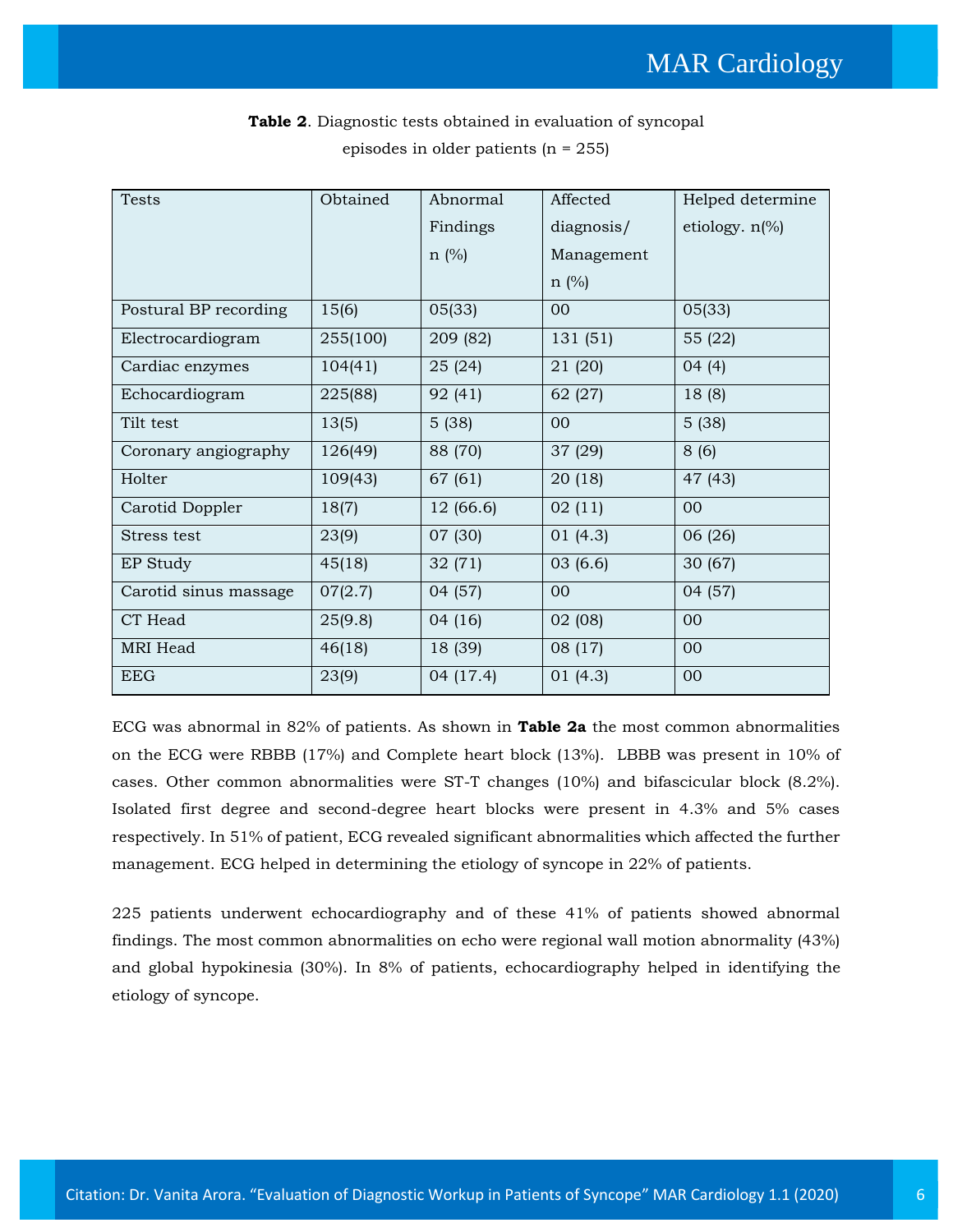| <b>ECG</b> findings                     | No of patients $(\% )$ |
|-----------------------------------------|------------------------|
| 1 <sup>st</sup> degree HB               | 11(4.3)                |
| <b>RBBB</b>                             | 16(6.2)                |
| $RBBB + 1st degree HB$                  | 11(4.3)                |
| RBBB + LAHB                             | 08(3)                  |
| RBBB + LPHB                             | 02(0.7)                |
| RBBB + 1 <sup>st</sup> degree HB + LAHB | 07(2.7)                |
| <b>LAHB</b>                             | 03(1)                  |
| <b>LBBB</b>                             | 21 (8.2)               |
| $LBBB + 1st$ degree HB                  | 05(2)                  |
| $2nd$ degree HB                         | 13(5)                  |
| <b>CHB</b>                              | 31 (12)                |
| <b>IVCD</b>                             | 03(1)                  |
| Pathologic Q waves                      | 19 (7.4)               |
| ST-T changes                            | 26(10)                 |
| S. Bradycardia                          | 15(5.8)                |
| S. Tachycardia                          | 05(2)                  |
| Ventricular Tachycardia                 | 02(0.7)                |
| <b>Atrial Fibrillation</b>              | 05(2)                  |
| Sinus pauses                            | 04(1.5)                |
| QT prolongation                         | 03(1)                  |
| Others                                  | 22(8.6)                |
| Normal                                  | 46 (18)                |

**Table 2a**. ECG findings in patients with syncope, (n=255)

Out of 126 coronary angiographies (CAG), 70% revealed abnormal findings. The most common abnormalities were noncritical coronary artery disease (31%) and single-vessel disease (20%) as shown in **Table 2b**. Only in 29% of cases, CAGs showed significant findings and thereby affected the final management or clinical decision making. CAG helped in identifying the etiology of syncope in 6% of cases. These cases included patients with acute coronary syndrome and those with an abnormal stress test. Only 24% of patients had abnormal values for cardiac enzymes, defined as an elevation in troponin I level.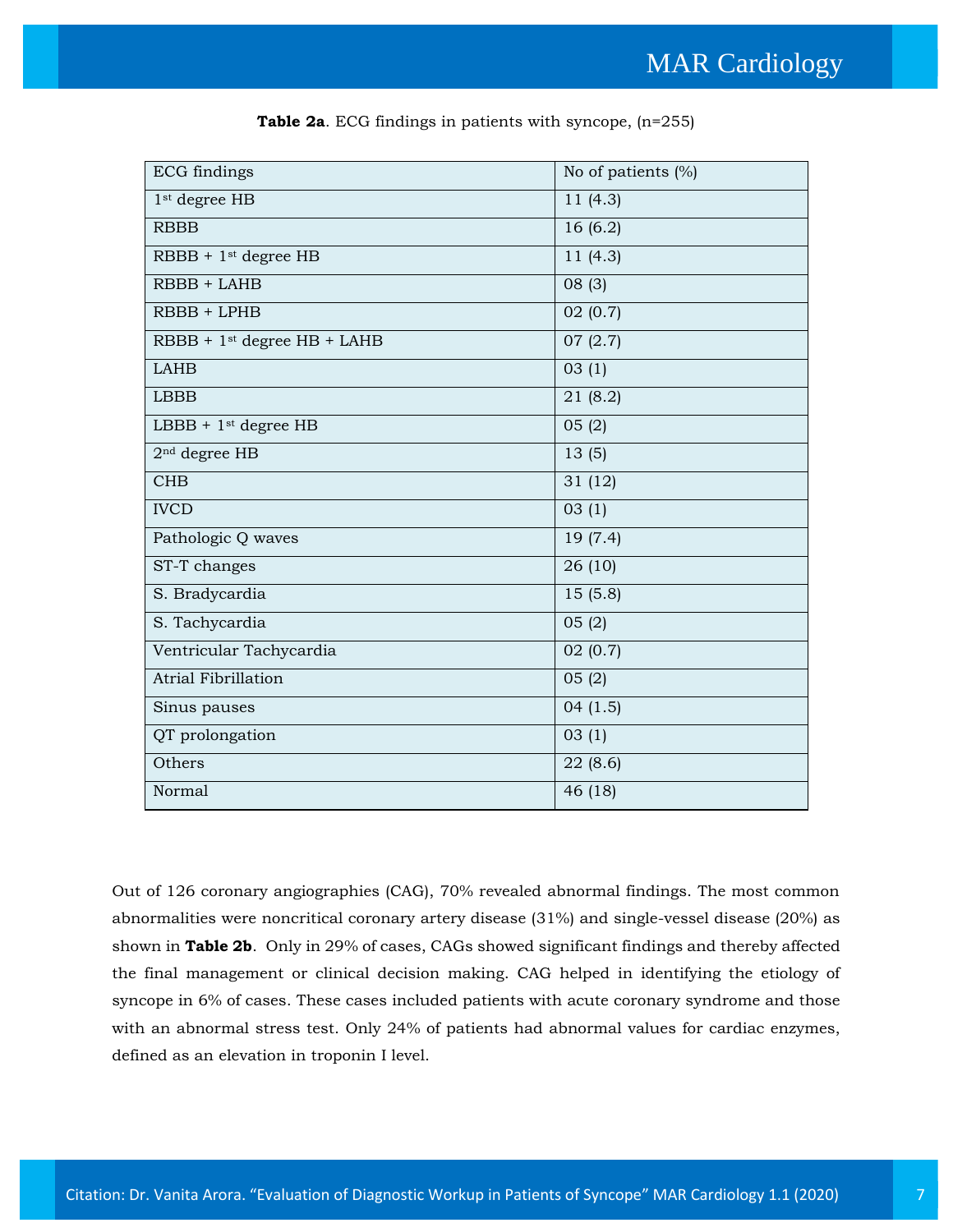| $CAG$ findings, $n=126$     | No of patients $(\%)$ |
|-----------------------------|-----------------------|
| Non obstructive CAD         | 39(31)                |
| Single vessel disease       | 25(20)                |
| Double vessel disease       | 09(07)                |
| Triple vessel disease       | 15(12)                |
| (including P/CABG patients) |                       |
| <b>Normal</b>               | 38(30)                |

|  | <b>Table 2b.</b> CAG findings in patients with syncope, $(n=126)$ |  |  |  |
|--|-------------------------------------------------------------------|--|--|--|
|--|-------------------------------------------------------------------|--|--|--|

Of note, Holter monitoring and EP study showed abnormal findings in 61% and 71% respectively and had a high diagnostic yield for etiology of syncope (43% and 67% respectively). As shown in **Table 4** overall most common findings on holter were sick sinus syndrome (25%), S. Bradycardia (8%), paroxysmal AF (7%), and second/third-degree AV block (7%). Holter monitoring was normal or revealed no new abnormality in 38% cases. 26% of patients who underwent Holter monitoring, had normal baseline ECG. Sick sinus syndrome (21%) was the most common abnormality among these patients. Importantly 3.5% of patients with normal baseline ECG showed significant ventricular arrhythmias (NSVT/VT) on holter monitoring. However, holter was normal or revealed no new abnormality in 57% of patients with normal baseline ECG. The most common finding on the EP study was AV nodal disease (51%). Postural BP recording (6%), Tilt test (5%), and carotid sinus massage (2.7%) were performed very infrequently. However, they were abnormal in the majority of patients and had high diagnostic yield (33%, 38% & 57% respectively) as far as the etiology of syncope is concerned.

CT Brain, MRI Brain & EEG were obtained frequently but very few of them helped in diagnosis or management and did not help in determining the etiology of syncope. Carotid ultrasound was abnormal in 66% of patients, however, only 11% were significant enough to affect the management. The tests with the lowest likelihood of determining etiology were cardiac enzymes, CAG, Carotid Doppler & echocardiogram.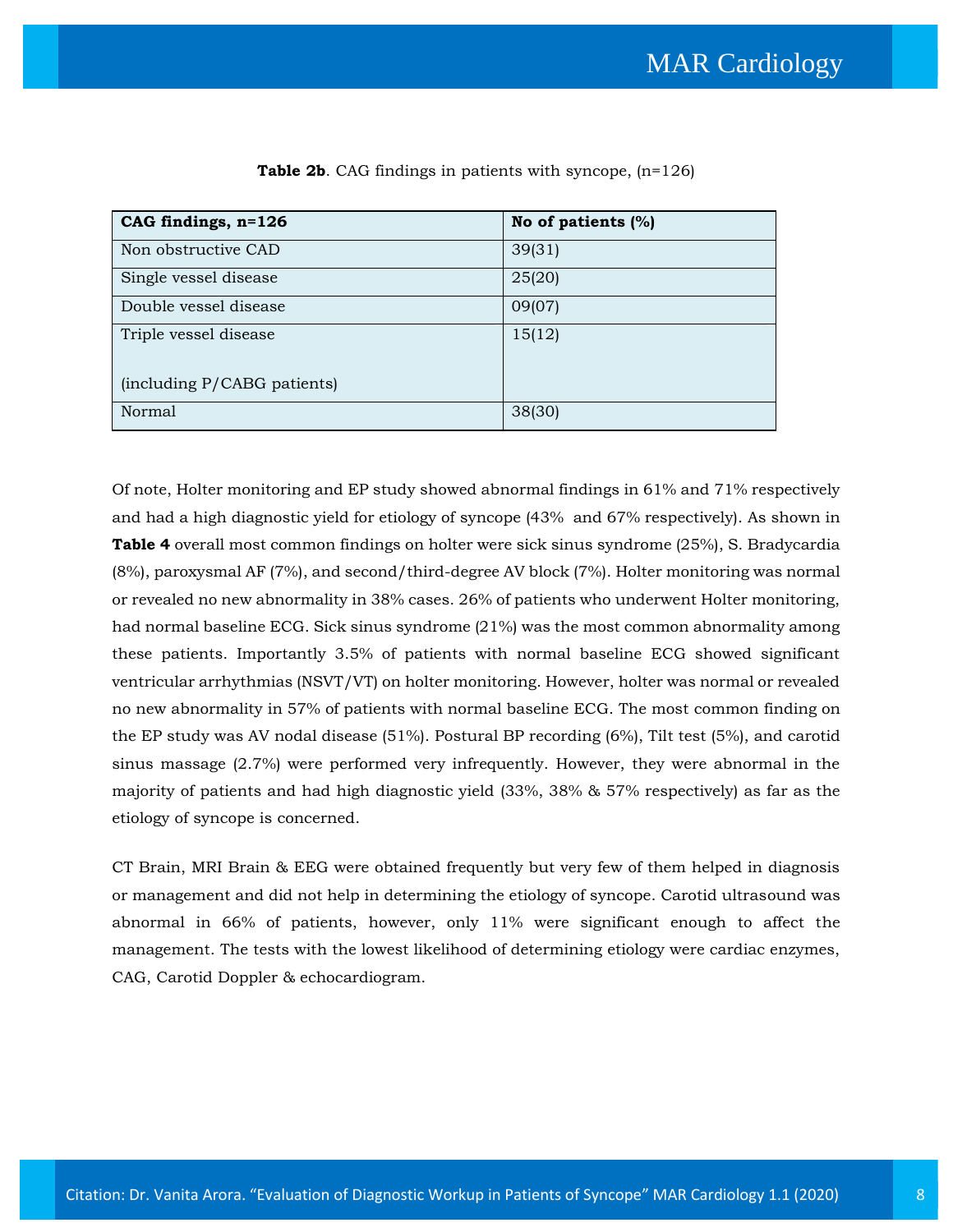| Holter findings                                 | With normal<br>baseline ECG $(n=28)$ | With abnormal<br>baseline ECG<br>$(n=81)$ | Total<br>$(n=109)$ |
|-------------------------------------------------|--------------------------------------|-------------------------------------------|--------------------|
| Significant Ventricular<br>arrhythmias(NSVT/VT) | 01(3.5)                              | 03(3.7)                                   | 04(3.6)            |
| Paroxysmal AF                                   | 01(3.5)                              | 07(8.6)                                   | 08(7)              |
| Sick sinus syndrome                             | 06(21.4)                             | 19(23.4)                                  | 25(23)             |
| Advanced second- or<br>third-degree AV block    | 01(3.5)                              | 07(8.6)                                   | 08(7)              |
| <b>VPCs</b>                                     | 0 <sub>0</sub>                       | 07(8.6)                                   | 07(6)              |
| Atrial tachycardia                              | 0 <sub>0</sub>                       | 01(1.2)                                   | 01(0.9)            |
| S. Bradycardia                                  | 01(3.5)                              | 07(8.6)                                   | 08(7)              |
| S. Tachycardia                                  | 02(7.1)                              | 04(5)                                     | 06(5.5)            |
| Normal/No new<br>abnormality                    | 16(57)                               | 26(32)                                    | 42(38.5)           |

|  |  |  |  |  |  |  | <b>Table 2c.</b> Holter findings in patient with syncope $(n=109)$ |  |  |
|--|--|--|--|--|--|--|--------------------------------------------------------------------|--|--|
|--|--|--|--|--|--|--|--------------------------------------------------------------------|--|--|

**Table 3**. Number of Tests Performed in the 143 (56%) Patients Where the Etiological Diagnosis was Made During Admission

| <b>Tests</b>          | Obtained  | Abnormal   | Helped determine  |
|-----------------------|-----------|------------|-------------------|
|                       |           | Findings   | etiology, $n$ $%$ |
|                       |           | $n \ (\%)$ |                   |
| Postural BP recording | 15(10.4)  | 05(33)     | 05(33)            |
| Electrocardiogram     | 143(100)  | 119(84)    | 55(39)            |
| Cardiac enzymes       | 53(37.5)  | 18(34)     | 04(7.5)           |
| Echocardiogram        | 125(87.4) | 51(40)     | 18(14.4)          |
| Tilt test             | 06(4.1)   | 05(83)     | 05(83)            |
| Coronary angiography  | 80(56)    | 54(67.5)   | 08(10)            |
| Holter                | 57(40)    | 49(86)     | 47(82)            |
| Carotid Doppler       | 09(6.2)   | 05(55.5)   | 00                |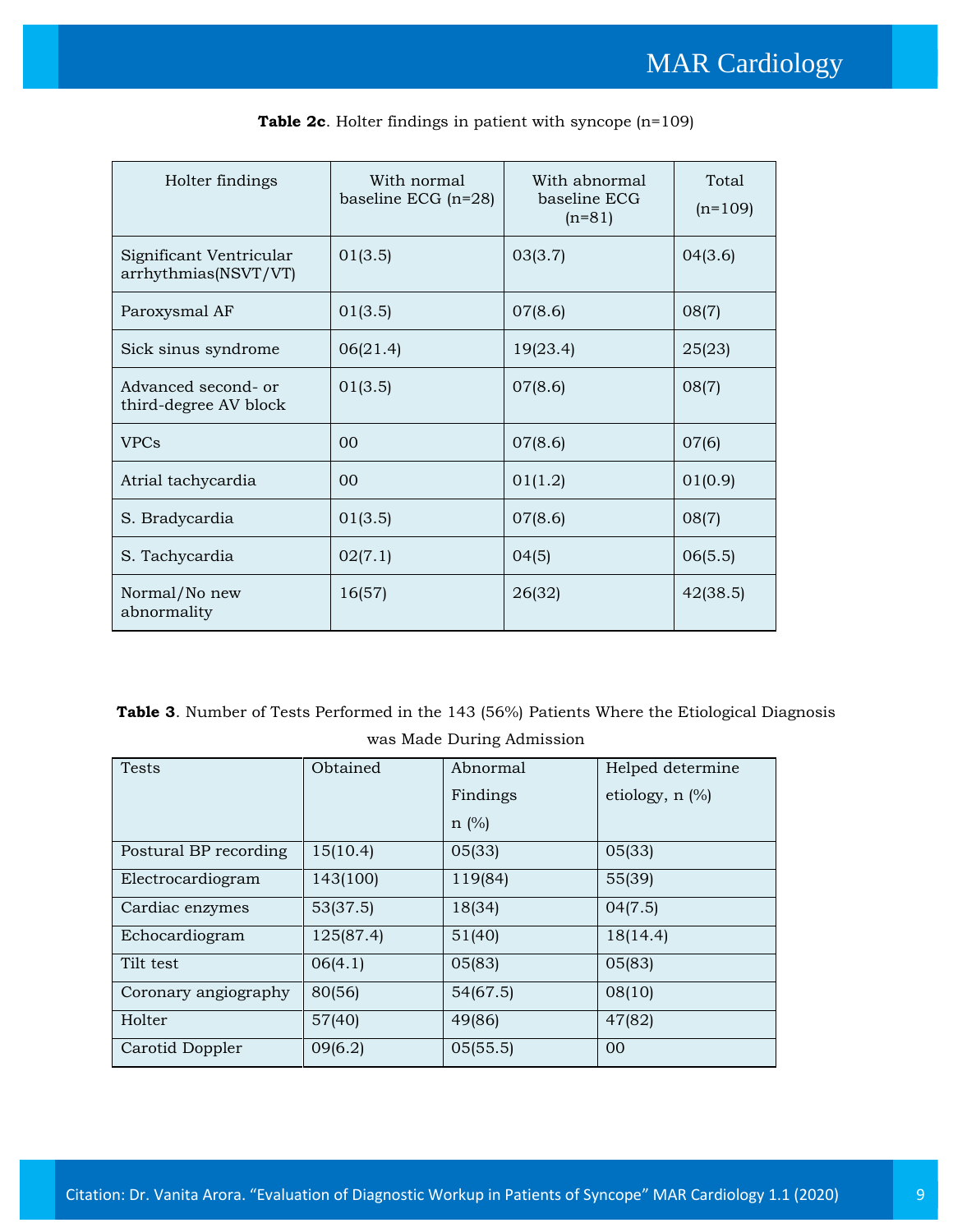| Stress test           | 12(8.3)  | 06(50)   | 06(50)   |
|-----------------------|----------|----------|----------|
| EP Study              | 36(25)   | 31(86)   | 30(83)   |
| Carotid sinus massage | 06(4.1)  | 04(66.6) | 04(66.6) |
| CT Head               | 14(9.7)  | 03(21)   | 00       |
| MRI Head              | 15(10.4) | 06(40)   | 00       |
| <b>EEG</b>            | 11(7.6)  | 04(36)   | 00       |

**Table 3** shows the diagnostic yield of various tests in 143 patients in whom the etiology of syncope was determined. Holter monitoring, EP study & tilt testing had the highest diagnostic yield. (82%, 83% & 83% respectively.) Carotid sinus massage & baseline ECG identified etiology in 66% & 39% patients respectively.

| Etiology                                        | Number<br>(%),<br>$n = 255$ | Age $< 65$<br>yrs,<br>$n = 104$ | Age $\geq 65$<br>yrs,<br>$n = 151$ | p<br>value |
|-------------------------------------------------|-----------------------------|---------------------------------|------------------------------------|------------|
| Neurocardiogenic syncope                        | 06(2.3)                     | 04(4)                           | 02(1.3)                            | 0.229      |
| Orthostatic hypotension                         | 05(2)                       | 01(0.9)                         | 04(2.6)                            | 0.651      |
| Cardiac                                         |                             |                                 |                                    |            |
| Significant Ventricular<br>arrhythmias(NSVT/VT) | 08(3.1)                     | 04(3.8)                         | 04(2.6)                            | 0.719      |
| supraventricular arrhythmias                    | 04(01.5)                    | 01(0.9)                         | 03(2)                              | 0.647      |
| Sick sinus syndrome                             | 29(11.3)                    | 10(9.6)                         | 19(12.5)                           | 0.549      |
| Advanced second- or third-degree AV<br>block    | 68(27)                      | 27(26)                          | 41(27)                             | 0.833      |
| Structural cardiac disease                      | 04(1.5)                     | 02(1.9)                         | 02(1.3)                            | 1.00       |
| Coronary artery disease                         | 08(3.1)                     | 05(5)                           | 03(2)                              | 0.277      |
| Pulmonary embolism                              | 04(1.5)                     | 04(3.8)                         | 00                                 | 0.027      |
| Mixed                                           | 07(3)                       | 02(1.9)                         | 05(3.3)                            | 0.704      |
| Undiagnosed                                     | 112(44)                     | 44(42)                          | 68(45)                             | 0.667      |

**Table 4**. Etiology of Syncope (n=255)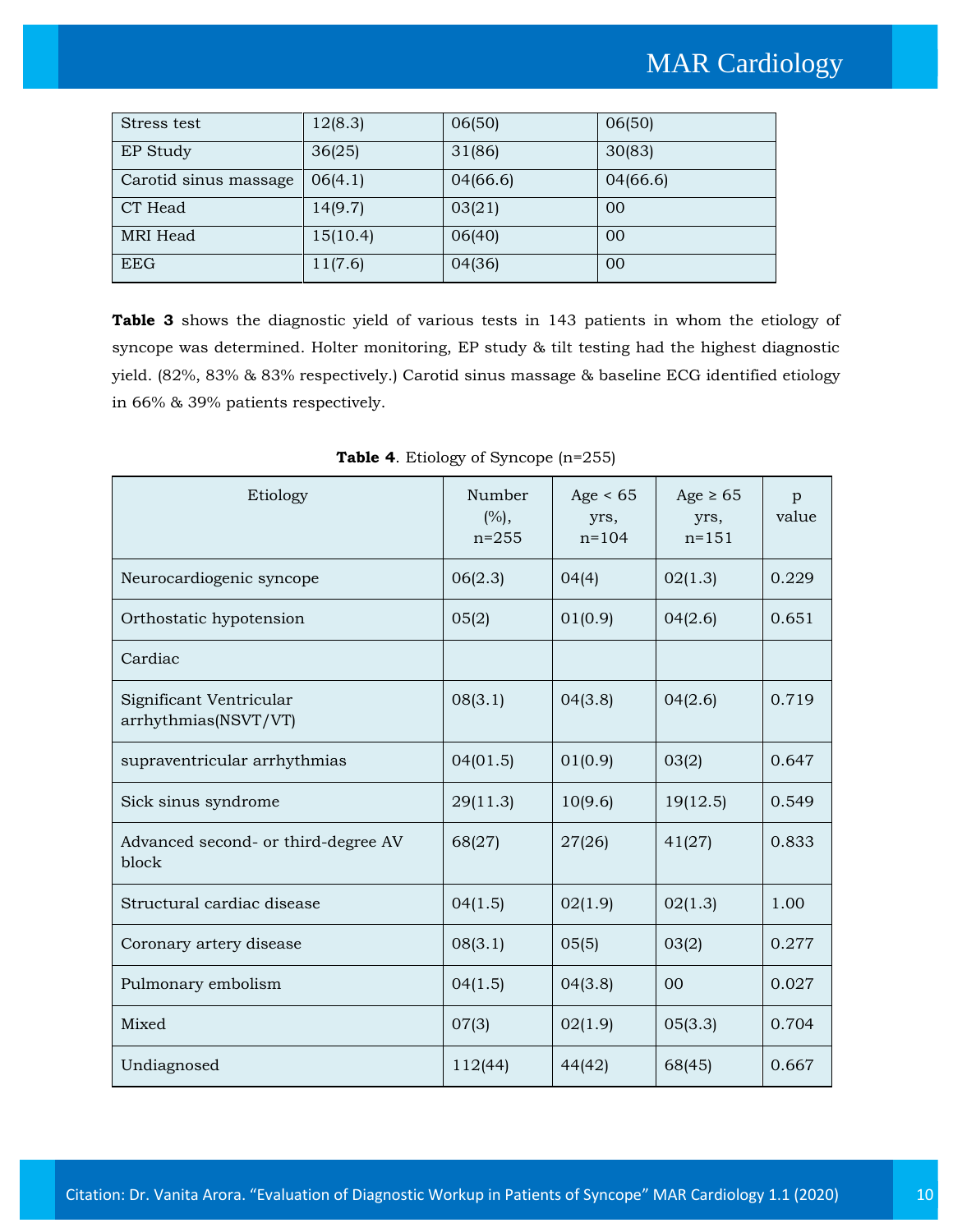As shown in **Table 4**, advanced second & third-degree AV Block (27%) and sick sinus syndrome(11%) were the most common etiology of syncope. Approximately 3% of patients had more than one etiology and in 3% of cases, significant ventricular arrhythmias (NSVT/VT) were responsible for syncope. An excess of 112 (44%) patients remained undiagnosed. Coronary artery disease (5%) and Neurocardiogenic syncope (4%) were more common in the younger age group (age < 65 yrs) whereas sick sinus syndrome was more common in the older age group(age > 65 yrs), however the difference was not statistically significant. Pulmonary embolism was significantly more common in the younger age group(p-value-0.027).

| Etiology                                     | Number $(\%)$ |
|----------------------------------------------|---------------|
| Neurocardiogenic syncope                     | 03(6.5)       |
| Orthostatic hypotension                      | 00            |
| Cardiac                                      |               |
| Significant Ventricular arrhythmias(NSVT/VT) | 02(4.3)       |
| supraventricular arrhythmias                 | 00            |
| Sick sinus syndrome                          | 05(11)        |
| Advanced second- or third-degree AV block    | 02(4.3)       |
| Structural cardiac disease                   | 00            |
| Coronary artery disease                      | 01(2.1)       |
| Pulmonary embolism                           | 00            |
| Mixed                                        | 02(4.3)       |
| Undiagnosed                                  | 31(67.4)      |

**Table 5**. Etiology of Syncope in patient with normal ECG on presentation (n=46)

Baseline ECG was normal in 46(18%) patients. In these patients, sick sinus syndrome (11%) was the most common etiology as shown in **Table 5**. However, an excess of 67% of patients with normal baseline ECG remained undiagnosed. Neurocardiogenic syncope (6.5%) was relatively more common in these patients.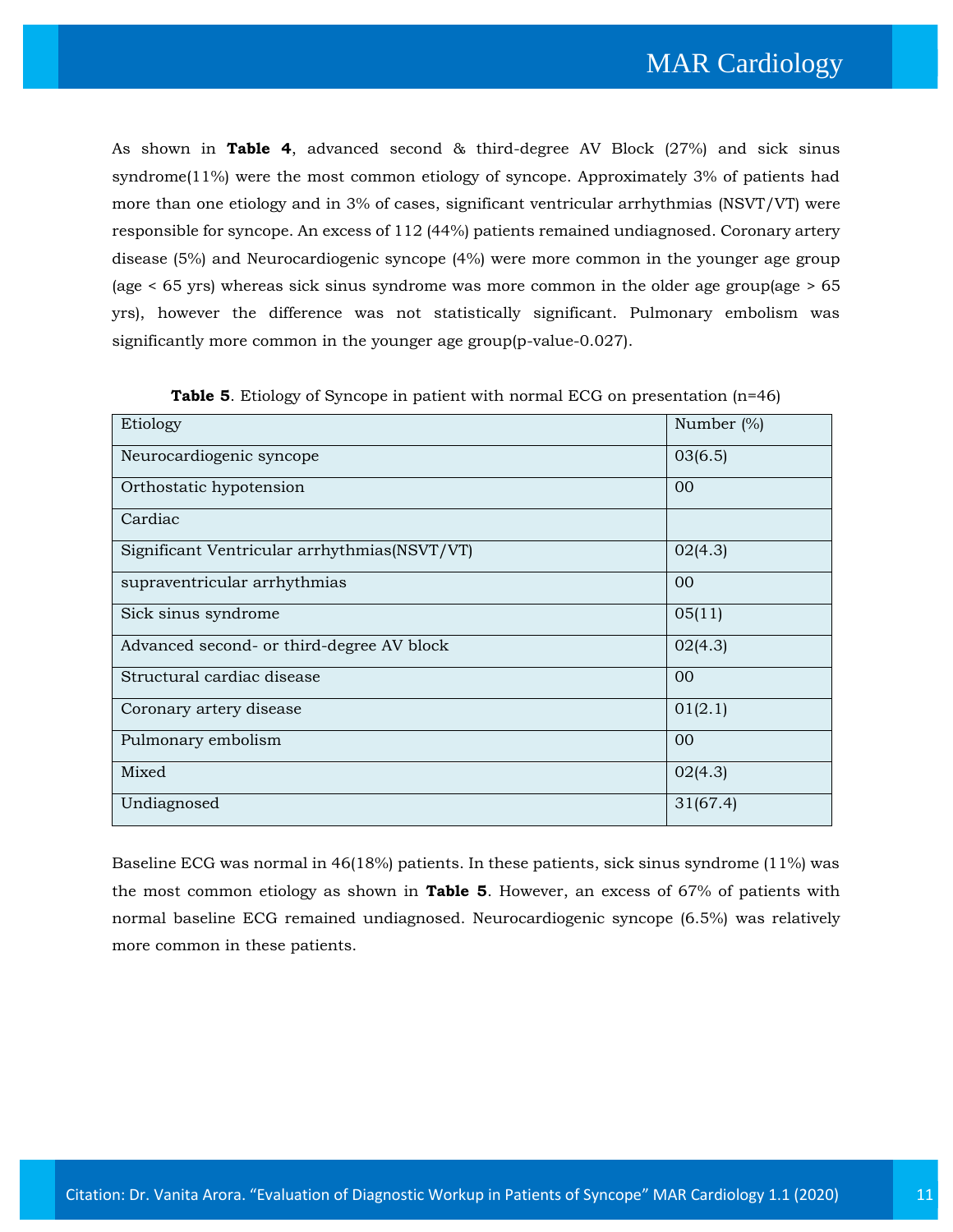| Findings on EP    | Total     |                          |                          | Baseline ECG findings. n (%) |                          |                          |
|-------------------|-----------|--------------------------|--------------------------|------------------------------|--------------------------|--------------------------|
| $study(n=45)$     | no        |                          |                          |                              |                          |                          |
|                   | $n, (\%)$ |                          |                          |                              |                          |                          |
|                   |           | <b>Normal</b>            | <b>First</b>             | <b>Bundle</b>                | Pathologic Q             | Other                    |
|                   |           |                          | degree                   | branch                       | waves                    |                          |
|                   |           | $(n=09)$                 | <b>HB</b>                | block                        |                          | $(n=12)$                 |
|                   |           |                          |                          |                              | $(n=02)$                 |                          |
|                   |           |                          | $(n=02)$                 | $(n=20)$                     |                          |                          |
| AV nodal disease  | 23(51)    | 02(22.2)                 | 02(100)                  | 14(70)                       |                          | 05(41.6)                 |
| SA nodal disease  | 01(2.2)   | 01(11.1)                 | $\overline{\phantom{a}}$ | $\overline{\phantom{a}}$     | -                        |                          |
| AV + SA nodal     | 02(4.4)   | $\overline{\phantom{a}}$ | $\overline{\phantom{a}}$ | 02(10)                       | $\overline{\phantom{a}}$ | $\overline{\phantom{a}}$ |
| disease           |           |                          |                          |                              |                          |                          |
| <b>VT</b>         | 02(4.4)   | 01(11.1)                 | $\blacksquare$           | $\overline{\phantom{a}}$     | 01(50)                   |                          |
| Accessory pathway | 03(6.6)   | 01(11.1)                 | $\overline{\phantom{a}}$ | $\overline{\phantom{a}}$     |                          | 02(16.6)                 |
| Ectopic AT        | 01(2.2)   | $\overline{\phantom{a}}$ | $\overline{\phantom{a}}$ | $\overline{\phantom{a}}$     | $\overline{\phantom{0}}$ | 01(8.3)                  |
| Dual AV nodal     | 01(2.2)   | $\overline{\phantom{a}}$ | $\overline{\phantom{a}}$ | 01(05)                       | $\qquad \qquad -$        |                          |
| physiology        |           |                          |                          |                              |                          |                          |
| Normal            | 12(27)    | 04(44.4)                 | $\overline{\phantom{a}}$ | 03(15)                       | 01(50)                   | 04(33.3)                 |

**Table 6.** Correlation between EP study and baseline ECG (n=45)

As shown in **Table 6**, a total of 20 patients had bundle branch block in baseline ECG and of these 14(70%) patients demonstrated AV nodal disease on EP study. Approximately 22% of patients with normal baseline ECG showed AV nodal disease. However, the EP study was normal in 44% of patients with normal baseline ECG. Two patients showed ventricular tachycardia on EP study, one had normal baseline ECG and the other had pathological Q waves.

### **4.Discussion**

The major findings of this study were the relatively low diagnostic yield of neurological tests and the high number of unexplained cases. Only in the few cases, the neurological tests were helpful and they did not help in the etiological diagnosis of syncope. Cardiac testing also had low yields overall. Conversely, postural BP recordings, tilt testing, and carotid sinus massage had very high yield but were performed in only 6%, 5%, and 2.7% of admissions respectively. A study done by Prakash et al **(**20**)** found that tilt testing is very helpful in the evaluation of patients with syncope. The results of our study are consistent with this.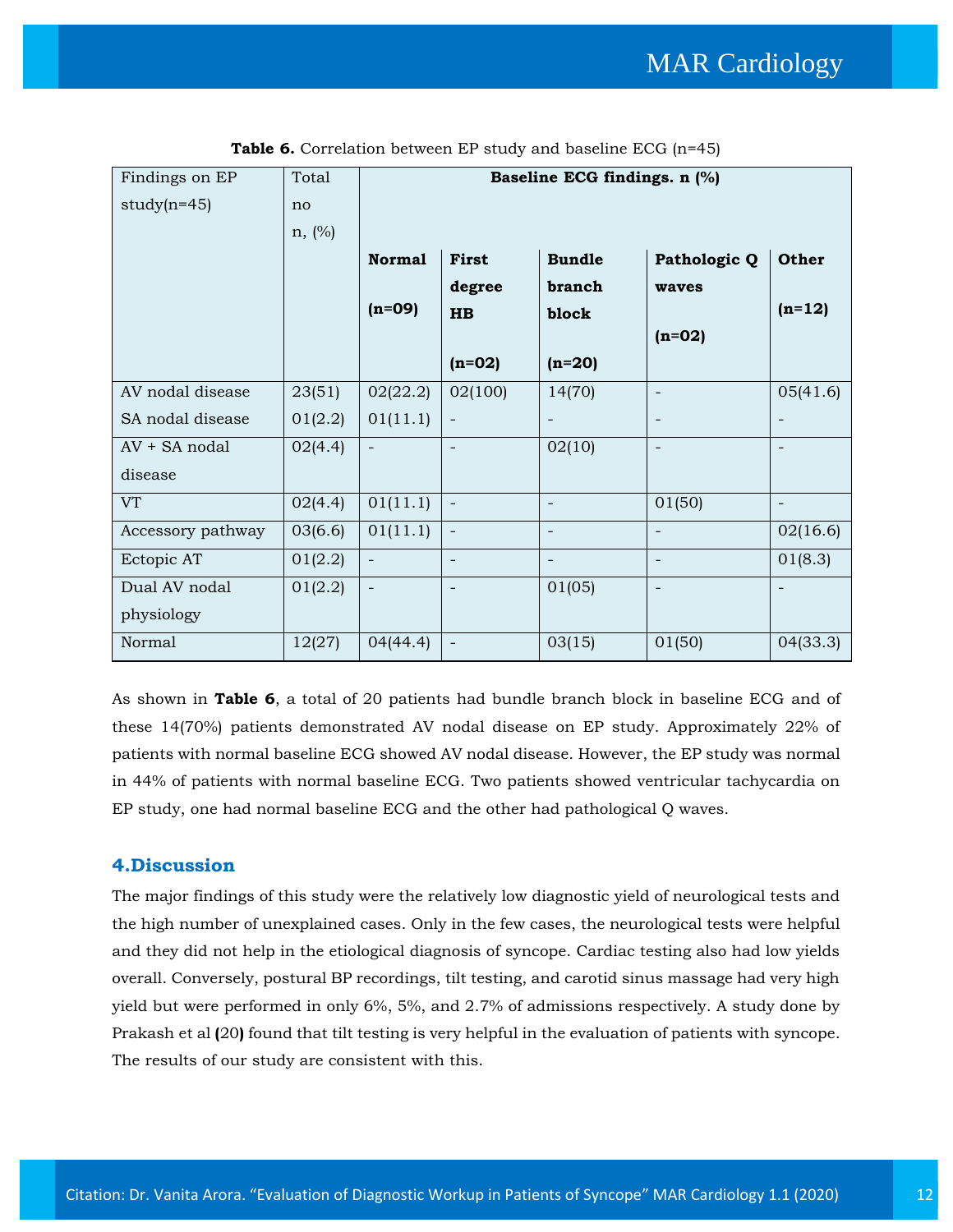Overall reflex (neurocardiogenic) syncope is the most common etiology however, in our study advanced second or third-degree AV block and sick sinus syndrome were the most frequently reported etiologies. This may be due to the inclusion of only in-patients (hospitalized) in the study. The lack of an etiology in almost half of the patients despite extensive testing was also similar to prior reports of older adults. **(**6,21-23**)** EEG, head CT or MRI scans, carotid ultrasound, and cardiac enzymes tests were found to be least useful. Many of our findings are consistent with prior studies. Grossman et al1 **(**4**)** and Link et al1 **(**5**)** found that serial cardiac enzymes tests had little impact on diagnosis in syncope. Head CT scans, carotid US, and EEG are all known to rarely identify lesions contributing to syncope. **(**16-18**)** Our findings confirm these earlier reports that neurological imaging is not warranted in the evaluation of syncope unless a neurological disease or event is suspected.

The high yield of postural BP recordings in our study supports guideline recommendations that the initial evaluation of syncope should entail medical history, physical examination, electrocardiogram, and postural BP measurements. **(**23-26**)** The evaluation of syncope entails identifying the presence of underlying diseases in addition to determining the etiology of the syncopal episode. Therefore, we complemented existing research by determining the effect the tests had on establishing any diagnosis or on any management decision.

In our study, the holter monitoring, EP study, and tilt table test proved useful in the workup. Short-term holter monitoring appears to establish a diagnosis in only less than 4 percent of patients with syncope, **(**27,28**)** however in our study the diagnostic yield of holter monitoring was much higher (43%) possibly related to the overall advanced age and selection of a sicker group of patients. Common etiologies identified by holter monitoring were advanced second or thirddegree AV block and sick sinus syndrome, however, holter was normal or detected no new abnormality in 38% of patients. These findings are comparable to the study done by Sarkar et al. **(**29**)** Our study also showed that patients with bundle branch block are at higher risk of developing high degree AV block as demonstrated in the EP study. This finding is consistent with previous reports.30 Patients with prior ischemic heart disease are at high risk of developing ventricular arrhythmias and EP study is recommended in these patients. **(**19**)** Our study is consistent with these recommendations by demonstrating the induction of VT in 50% of patients with pathologic Q wave on baseline ECG. Many patients with normal baseline ECGs were subsequently found to have serious AV conduction disturbances and significant ventricular arrhythmias (NSVT/VT) on holter monitoring and EP study, highlighting the importance of these tests in patients with normal baseline ECG. Furthermore, we found no obvious age-dependent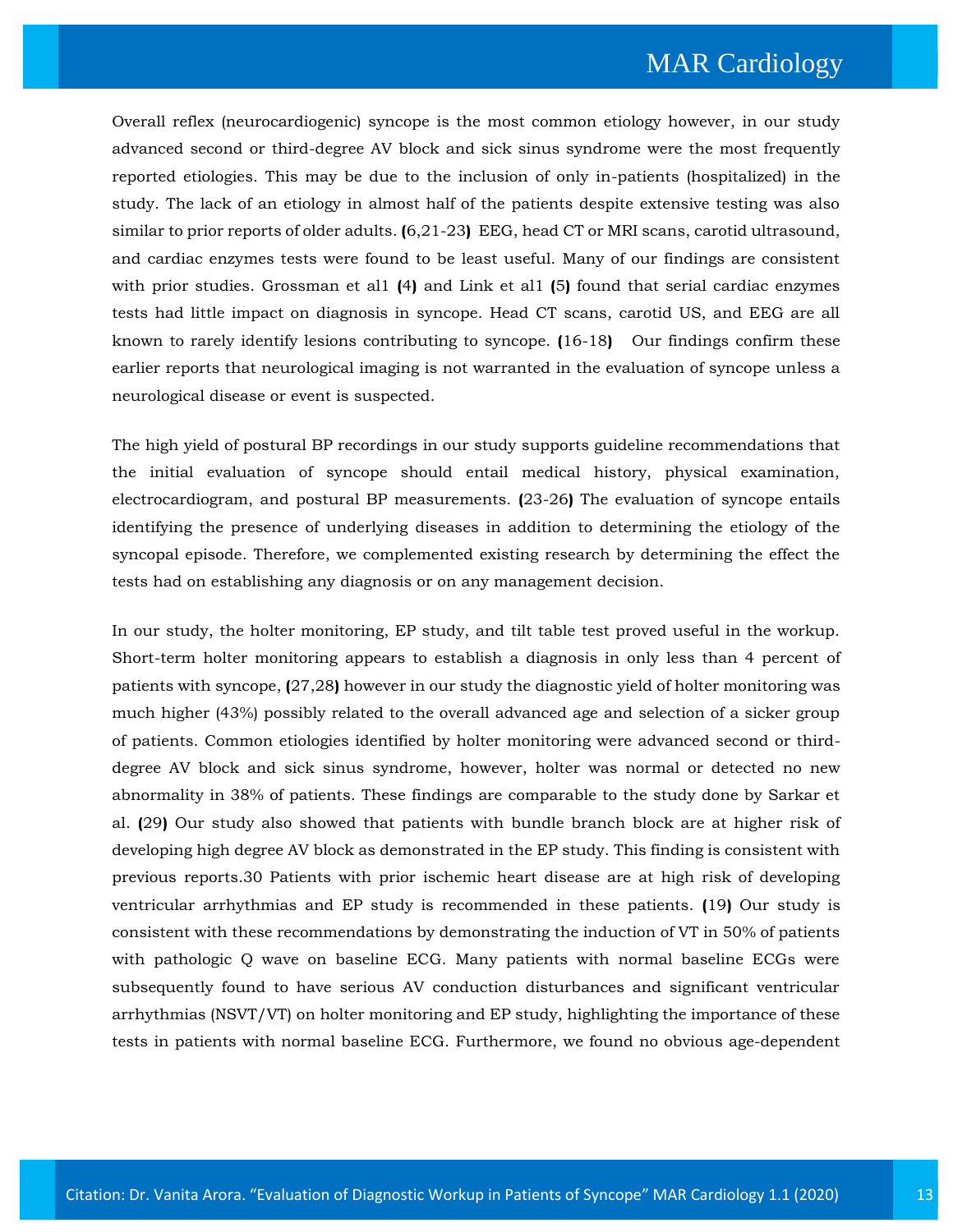variation, but we found an increasing prevalence of orthostatic and cardiac syncope in the elderly and more reflex syncope in the young.

One goal of the evaluation of syncope is to detect conditions, particularly life-threatening ones such as arrhythmias, which may be present in patients with syncope. Because patients who experience a syncopal episode often have serious injuries, such as a hip fracture, and head injury during the episode, **(**31**)** another goal is to identify non–life-threatening, but treatable etiologies, such as postural hypotension. Our study suggests that inexpensive postural BP testing is greatly underutilized, resulting in many missed opportunities to institute effective treatment strategies such as medication reduction.

### **5.Limitations of Study**

*First*, we report the experience of a single hospital.

**Second**, we could not account for factors that might have influenced the attending physician in ordering certain tests for establishing the etiology of syncope.

*Third***,** all clinical decisions may not have been documented in the medical record. For example, we likely underestimated the contribution of negative results to diagnosis or management.

*Finally***,** a majority of syncope cases are treated in outpatient and general practice. Therefore, data from those individuals who do not seek medical attention or who are only seen in the outpatient clinic are not captured. For syncope, this results in a slight bias to more severe cases of syncope because patients with milder/less severe symptoms may not seek medical attention.

### **6.Conclusion**

The overall diagnostic yield of various tests was relatively low. Neurological tests e.g. MRI/CT head, EEG, and Carotid doppler were not helpful. The contribution of cardiac enzymes, CAG, and stress testing in the diagnosis and management was relatively low, although CAG was performed more frequently than required. Postural BP recordings, tilt testing and carotid sinus massage had very high yield but were performed infrequently. The baseline ECG was very much helpful as advanced second or third-degree AV block and sick sinus syndrome were the most frequently reported etiologies. Holter monitoring and EP study proved very useful in the workup especially in patients showing intraventricular conduction disturbances, bundle branch blocks, and prolonged PR intervals as they were subsequently found to have significant AV conduction disturbances and ventricular arrhythmias (NSVT/VT) on these studies.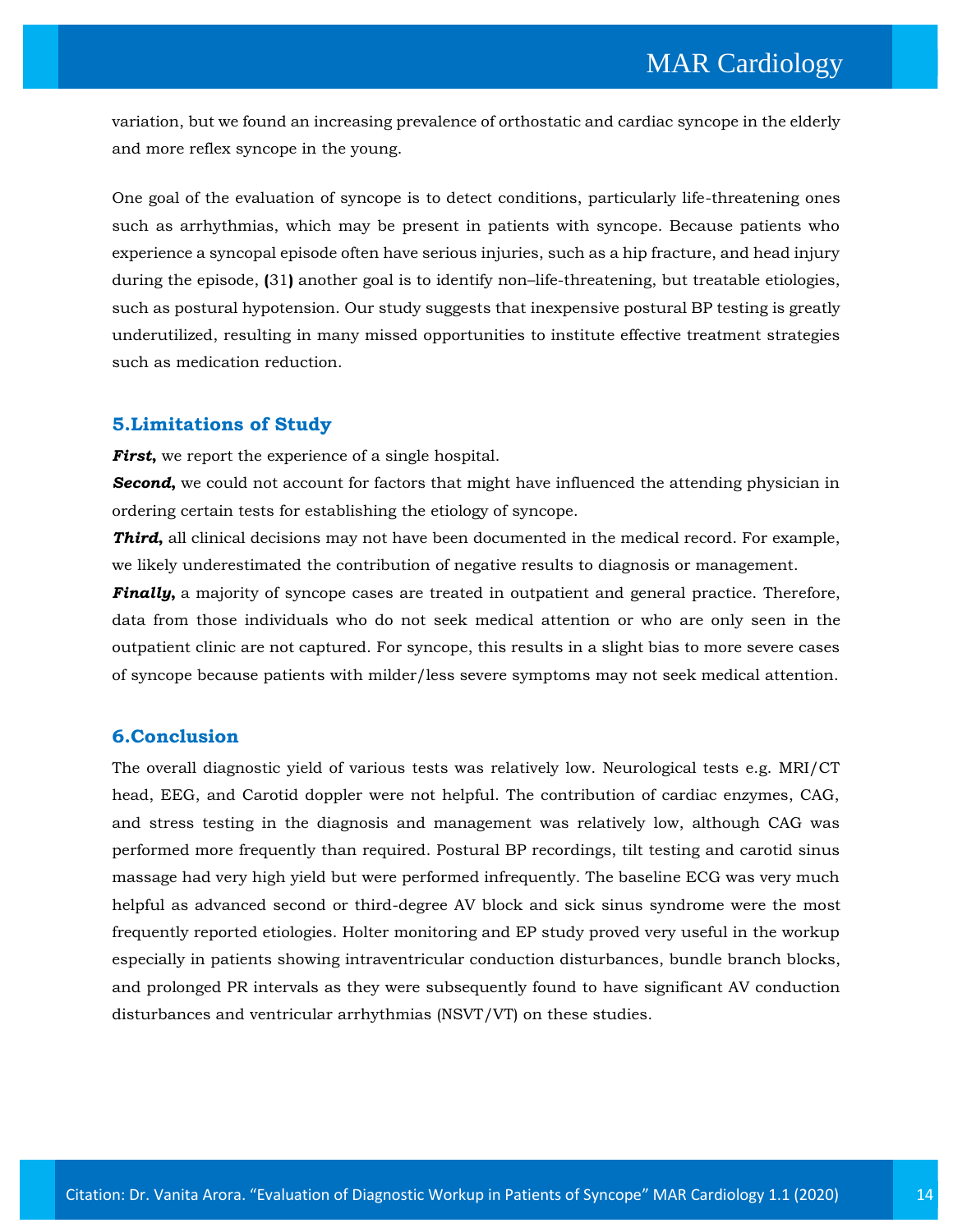In summary, the baseline clinical tests like Postural BP recordings, HUTT, and Carotid sinus massage had a high yield of positivity but were underutilized in comparison with the costlier and invasive tests like CAG, CT/MRI, Carotid ultrasound which was over-utilized with less yield. A robust algorithm wherein the test with a high yield of positivity and are cost-effective need to be designed for the evaluation of syncope.

### **Funding Source**

There is no source for funding

### **Conflicts of Interest**

There are no conflicts of interest.

### **References**

1.Moya A, Sutton R, Ammirati F, et al: "[Guidelines for the diagnosis and management of](https://www.google.com/search?sxsrf=ALeKk02IdSBeP0POCce_vf6joqD0wGMpFA%3A1597662481747&ei=EWU6X6CRLdXH4-EPzPGriAc&q=Guidelines+for+the+diagnosis+and+management+of+syncope+2009&oq=Guidelines+for+the+diagnosis+and+management+of+syncope+2009&gs_lcp=CgZwc3ktYWIQAzIGCAAQFhAeMgYIABAWEB46BwgjEOoCECdQ7-EDWO_hA2Df6gNoAXAAeACAAasBiAGrAZIBAzAuMZgBAKABAaABAqoBB2d3cy13aXqwAQrAAQE&sclient=psy-ab&ved=0ahUKEwjg3cfFjKLrAhXV4zgGHcz4CnEQ4dUDCAw&uact=5)  syncope 2009"[. Eur Heart 2009.](https://www.google.com/search?sxsrf=ALeKk02IdSBeP0POCce_vf6joqD0wGMpFA%3A1597662481747&ei=EWU6X6CRLdXH4-EPzPGriAc&q=Guidelines+for+the+diagnosis+and+management+of+syncope+2009&oq=Guidelines+for+the+diagnosis+and+management+of+syncope+2009&gs_lcp=CgZwc3ktYWIQAzIGCAAQFhAeMgYIABAWEB46BwgjEOoCECdQ7-EDWO_hA2Df6gNoAXAAeACAAasBiAGrAZIBAzAuMZgBAKABAaABAqoBB2d3cy13aXqwAQrAAQE&sclient=psy-ab&ved=0ahUKEwjg3cfFjKLrAhXV4zgGHcz4CnEQ4dUDCAw&uact=5)

2.Brignole M, Alboni P, Benditt DG, et al: "[Guidelines on management \(diagnosis and](https://www.google.com/search?sxsrf=ALeKk00jWi8e_wBqZRyh-hzSIWFnFNqPjA%3A1597662439669&ei=52Q6X5zDKPed4-EPit-AgAw&q=Guidelines+on+management+%28diagnosis+and+treatment%29+of+syncope%E2%80%94Update+2004&oq=Guidelines+on+management+%28diagnosis+and+treatment%29+of+syncope%E2%80%94Update+2004&gs_lcp=CgZwc3ktYWIQAzoHCCMQ6gIQJ1C7twJYu7cCYIi_AmgBcAB4AIAB4AGIAeABkgEDMi0xmAEAoAEBoAECqgEHZ3dzLXdperABCsABAQ&sclient=psy-ab&ved=0ahUKEwjc0r-xjKLrAhX3zjgGHYovAMAQ4dUDCAw&uact=5)  [treatment\) of syncope](https://www.google.com/search?sxsrf=ALeKk00jWi8e_wBqZRyh-hzSIWFnFNqPjA%3A1597662439669&ei=52Q6X5zDKPed4-EPit-AgAw&q=Guidelines+on+management+%28diagnosis+and+treatment%29+of+syncope%E2%80%94Update+2004&oq=Guidelines+on+management+%28diagnosis+and+treatment%29+of+syncope%E2%80%94Update+2004&gs_lcp=CgZwc3ktYWIQAzoHCCMQ6gIQJ1C7twJYu7cCYIi_AmgBcAB4AIAB4AGIAeABkgEDMi0xmAEAoAEBoAECqgEHZ3dzLXdperABCsABAQ&sclient=psy-ab&ved=0ahUKEwjc0r-xjKLrAhX3zjgGHYovAMAQ4dUDCAw&uact=5)—Update 2004". Eur Heart 2004.

3.Sutton R, Benditt DG: "[Epidemiology and economic impact of cardiac syncope in](https://www.google.com/search?sxsrf=ALeKk02mLUCB1KG03UI4ToMRD0LsAwxqBg%3A1597662392722&ei=uGQ6X93UK_mf4-EP25eloAY&q=Epidemiology+and+economic+impact+of+cardiac+syncope+in+western+countries&oq=Epidemiology+and+economic+impact+of+cardiac+syncope+in+western+countries&gs_lcp=CgZwc3ktYWIQAzoHCCMQ6gIQJ1DG3wJYxt8CYJLoAmgBcAB4AIABxAGIAcQBkgEDMC4xmAEAoAEBoAECqgEHZ3dzLXdperABCsABAQ&sclient=psy-ab&ved=0ahUKEwjdkI6bjKLrAhX5zzgGHdtLCWQQ4dUDCAw&uact=5)  [western countries](https://www.google.com/search?sxsrf=ALeKk02mLUCB1KG03UI4ToMRD0LsAwxqBg%3A1597662392722&ei=uGQ6X93UK_mf4-EP25eloAY&q=Epidemiology+and+economic+impact+of+cardiac+syncope+in+western+countries&oq=Epidemiology+and+economic+impact+of+cardiac+syncope+in+western+countries&gs_lcp=CgZwc3ktYWIQAzoHCCMQ6gIQJ1DG3wJYxt8CYJLoAmgBcAB4AIABxAGIAcQBkgEDMC4xmAEAoAEBoAECqgEHZ3dzLXdperABCsABAQ&sclient=psy-ab&ved=0ahUKEwjdkI6bjKLrAhX5zzgGHdtLCWQQ4dUDCAw&uact=5)". Future Cardiol 2012.

4[.Ruwald MH, Hansen ML, Lamberts M, et al:](https://www.google.com/search?sxsrf=ALeKk02yFHqFBKt6981WHJLKoEDXuwLdhw%3A1597662348725&ei=jGQ6X9P2K-uZ4-EPs6WwwAM&q=The+relation+between+age%2C+sex%2C+comorbidity%2C+and+pharmacotherapy+and+the+risk+of+syncope%3A+A+Danish+nationwide+study&oq=The+relation+between+age%2C+sex%2C+comorbidity%2C+and+pharmacotherapy+and+the+risk+of+syncope%3A+A+Danish+nationwide+study&gs_lcp=CgZwc3ktYWIQAzIHCCMQ6gIQJzIHCCMQ6gIQJzIHCCMQ6gIQJzIHCCMQ6gIQJzIHCCMQ6gIQJzIHCCMQ6gIQJzIHCCMQ6gIQJzIHCCMQ6gIQJzIHCCMQ6gIQJzIHCCMQ6gIQJ1DwyQJY8MkCYKLPAmgBcAB4AIABAIgBAJIBAJgBAKABAaABAqoBB2d3cy13aXqwAQrAAQE&sclient=psy-ab&ved=0ahUKEwjT7JCGjKLrAhXrzDgGHbMSDDgQ4dUDCAw&uact=5) "The relation between age, sex, [comorbidity, and pharmacotherapy and the risk of syncope: A Danish nationwide study](https://www.google.com/search?sxsrf=ALeKk02yFHqFBKt6981WHJLKoEDXuwLdhw%3A1597662348725&ei=jGQ6X9P2K-uZ4-EPs6WwwAM&q=The+relation+between+age%2C+sex%2C+comorbidity%2C+and+pharmacotherapy+and+the+risk+of+syncope%3A+A+Danish+nationwide+study&oq=The+relation+between+age%2C+sex%2C+comorbidity%2C+and+pharmacotherapy+and+the+risk+of+syncope%3A+A+Danish+nationwide+study&gs_lcp=CgZwc3ktYWIQAzIHCCMQ6gIQJzIHCCMQ6gIQJzIHCCMQ6gIQJzIHCCMQ6gIQJzIHCCMQ6gIQJzIHCCMQ6gIQJzIHCCMQ6gIQJzIHCCMQ6gIQJzIHCCMQ6gIQJzIHCCMQ6gIQJ1DwyQJY8MkCYKLPAmgBcAB4AIABAIgBAJIBAJgBAKABAaABAqoBB2d3cy13aXqwAQrAAQE&sclient=psy-ab&ved=0ahUKEwjT7JCGjKLrAhXrzDgGHbMSDDgQ4dUDCAw&uact=5)". [Europace 2012.](https://www.google.com/search?sxsrf=ALeKk02yFHqFBKt6981WHJLKoEDXuwLdhw%3A1597662348725&ei=jGQ6X9P2K-uZ4-EPs6WwwAM&q=The+relation+between+age%2C+sex%2C+comorbidity%2C+and+pharmacotherapy+and+the+risk+of+syncope%3A+A+Danish+nationwide+study&oq=The+relation+between+age%2C+sex%2C+comorbidity%2C+and+pharmacotherapy+and+the+risk+of+syncope%3A+A+Danish+nationwide+study&gs_lcp=CgZwc3ktYWIQAzIHCCMQ6gIQJzIHCCMQ6gIQJzIHCCMQ6gIQJzIHCCMQ6gIQJzIHCCMQ6gIQJzIHCCMQ6gIQJzIHCCMQ6gIQJzIHCCMQ6gIQJzIHCCMQ6gIQJzIHCCMQ6gIQJ1DwyQJY8MkCYKLPAmgBcAB4AIABAIgBAJIBAJgBAKABAaABAqoBB2d3cy13aXqwAQrAAQE&sclient=psy-ab&ved=0ahUKEwjT7JCGjKLrAhXrzDgGHbMSDDgQ4dUDCAw&uact=5)

5.Bartoletti A, Fabiani P, Bagnoli L, et al: "[Physical injuries caused by a transient loss of](https://www.google.com/search?sxsrf=ALeKk01vhuxdH_li1u_hvSP9hiHQZqNvpg%3A1597662324385&ei=dGQ6X86QF7yf4-EPuuuj4AE&q=Physical+injuries+caused+by+a+transient+loss+of+consciousness%3A+Main+clinical+characteristics+of+patients+and+diagnostic+contribution+of+carotid+sinus+massage&oq=Physical+injuries+caused+by+a+transient+loss+of+consciousness%3A+Main+clinical+characteristics+of+patients+and+diagnostic+contribution+of+carotid+sinus+massage&gs_lcp=CgZwc3ktYWIQA1DprwFY6a8BYKW3AWgAcAB4AIABAIgBAJIBAJgBAKABAqABAaoBB2d3cy13aXrAAQE&sclient=psy-ab&ved=0ahUKEwjOmsP6i6LrAhW8zzgGHbr1CBwQ4dUDCAw&uact=5)  [consciousness: Main clinical characteristics](https://www.google.com/search?sxsrf=ALeKk01vhuxdH_li1u_hvSP9hiHQZqNvpg%3A1597662324385&ei=dGQ6X86QF7yf4-EPuuuj4AE&q=Physical+injuries+caused+by+a+transient+loss+of+consciousness%3A+Main+clinical+characteristics+of+patients+and+diagnostic+contribution+of+carotid+sinus+massage&oq=Physical+injuries+caused+by+a+transient+loss+of+consciousness%3A+Main+clinical+characteristics+of+patients+and+diagnostic+contribution+of+carotid+sinus+massage&gs_lcp=CgZwc3ktYWIQA1DprwFY6a8BYKW3AWgAcAB4AIABAIgBAJIBAJgBAKABAqABAaoBB2d3cy13aXrAAQE&sclient=psy-ab&ved=0ahUKEwjOmsP6i6LrAhW8zzgGHbr1CBwQ4dUDCAw&uact=5) of patients and diagnostic contribution of [carotid sinus massage](https://www.google.com/search?sxsrf=ALeKk01vhuxdH_li1u_hvSP9hiHQZqNvpg%3A1597662324385&ei=dGQ6X86QF7yf4-EPuuuj4AE&q=Physical+injuries+caused+by+a+transient+loss+of+consciousness%3A+Main+clinical+characteristics+of+patients+and+diagnostic+contribution+of+carotid+sinus+massage&oq=Physical+injuries+caused+by+a+transient+loss+of+consciousness%3A+Main+clinical+characteristics+of+patients+and+diagnostic+contribution+of+carotid+sinus+massage&gs_lcp=CgZwc3ktYWIQA1DprwFY6a8BYKW3AWgAcAB4AIABAIgBAJIBAJgBAKABAqABAaoBB2d3cy13aXrAAQE&sclient=psy-ab&ved=0ahUKEwjOmsP6i6LrAhW8zzgGHbr1CBwQ4dUDCAw&uact=5)". Eur Heart 2008.

6[.Forman DE, Lipsitz LA.](https://www.google.com/search?sxsrf=ALeKk01KhaOBmWX4ZBHHUpA_y7tTt-jbJw%3A1597662234458&ei=GmQ6X4bBG4KH4-EPneiD-AU&q=Syncope+in+the+elderly&oq=Syncope+in+the+elderly&gs_lcp=CgZwc3ktYWIQAzICCAAyAggAMgYIABAWEB4yBggAEBYQHjIGCAAQFhAeMgYIABAWEB4yBggAEBYQHjIGCAAQFhAeMgYIABAWEB4yBggAEBYQHjoECAAQR1DQrwVY0K8FYKS3BWgAcAF4AIABvgGIAb4BkgEDMC4xmAEAoAECoAEBqgEHZ3dzLXdpesABAQ&sclient=psy-ab&ved=0ahUKEwiGttLPi6LrAhWCwzgGHR30AF8Q4dUDCAw&uact=5) "Syncope in the elderly". Cardiol Clin. 1997.

7[.Gupta AK, Maheshwari A, Lokhandwala Y.](https://www.google.com/search?sxsrf=ALeKk0340Em-CuMkFmb1EnjvTch8gH9y3Q%3A1597662191173&ei=72M6X6iZCuaX4-EPpcihuAk&q=Evaluation+of+syncope%3A+an+overview&oq=Evaluation+of+syncope%3A+an+overview&gs_lcp=CgZwc3ktYWIQAzIFCCEQoAE6BwgjEOoCECdQwrwCWMK8AmClxQJoAXAAeACAAboBiAG6AZIBAzAuMZgBAKABAaABAqoBB2d3cy13aXqwAQrAAQE&sclient=psy-ab&ved=0ahUKEwjozIC7i6LrAhXmyzgGHSVkCJcQ4dUDCAw&uact=5) "Evaluation of syncope: an overview". Indian [Pacing Electrophysiol J. 2001.](https://www.google.com/search?sxsrf=ALeKk0340Em-CuMkFmb1EnjvTch8gH9y3Q%3A1597662191173&ei=72M6X6iZCuaX4-EPpcihuAk&q=Evaluation+of+syncope%3A+an+overview&oq=Evaluation+of+syncope%3A+an+overview&gs_lcp=CgZwc3ktYWIQAzIFCCEQoAE6BwgjEOoCECdQwrwCWMK8AmClxQJoAXAAeACAAboBiAG6AZIBAzAuMZgBAKABAaABAqoBB2d3cy13aXqwAQrAAQE&sclient=psy-ab&ved=0ahUKEwjozIC7i6LrAhXmyzgGHSVkCJcQ4dUDCAw&uact=5)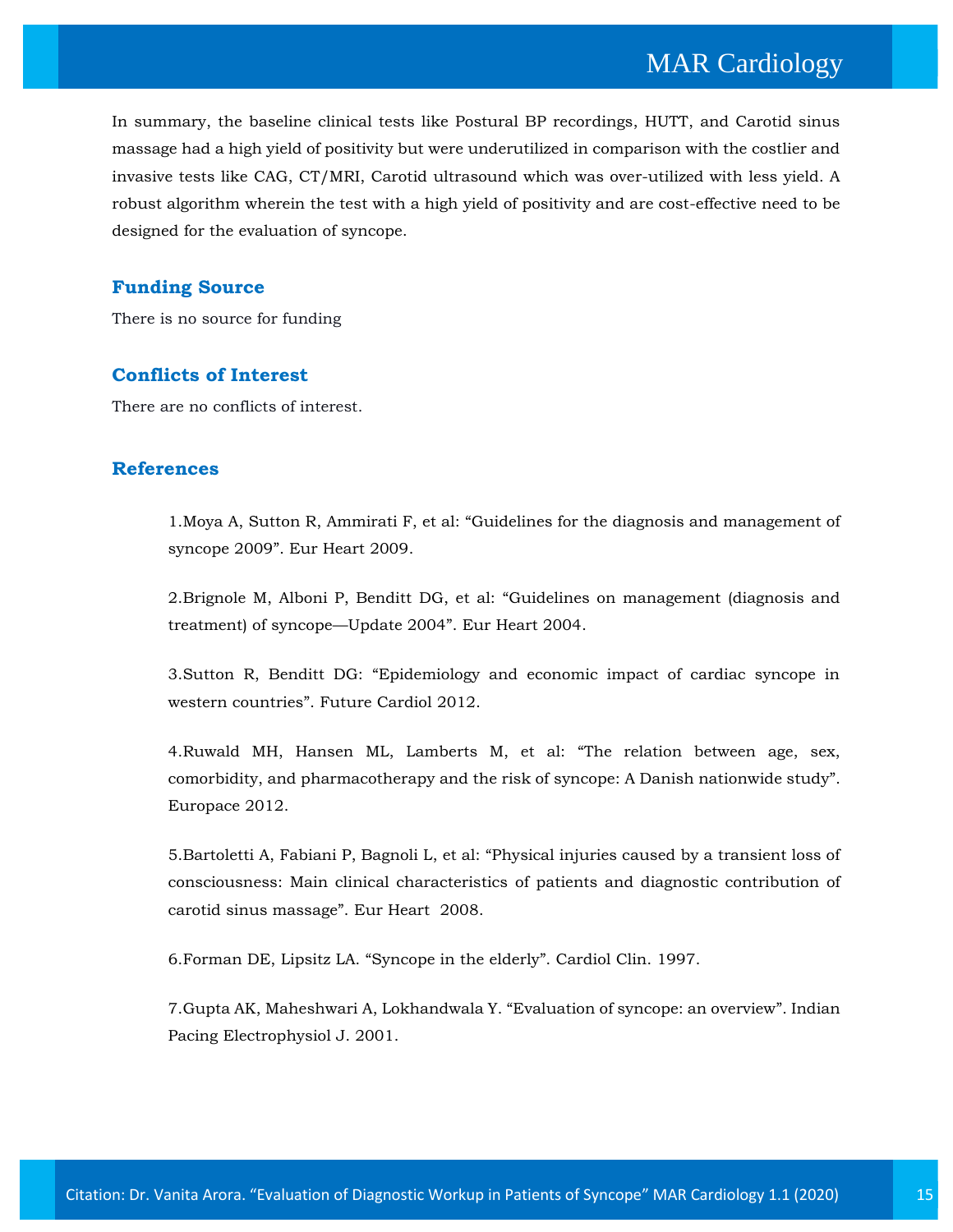8[.Linzer M, Yang EH, Estes NA III, Wang P, Vorperian VR, et al:](https://www.google.com/search?sxsrf=ALeKk03uq4njjKlfaEb9vpXVMkF0DmsAJg%3A1597662126342&ei=rmM6X-HGFPyW4-EPz-iRqAM&q=Clinical+Efficacy+Assessment+Project+of+the+American+College+of+Physicians.+Diagnosing+syncope%3A+part+1%3A+value+of+history%2C+physical+examination%2C+and+electrocardiography%3A+clinical+efficacy+assessment+project+of+the+American+College+of+Physicians&oq=Clinical+Efficacy+Assessment+Project+of+the+American+College+of+Physicians.+Diagnosing+syncope%3A+part+1%3A+value+of+history%2C+physical+examination%2C+and+electrocardiography%3A+clinical+efficacy+assessment+project+of+the+American+College+of+Physicians&gs_lcp=CgZwc3ktYWIQAzIHCCMQ6gIQJzIHCCMQ6gIQJzIHCCMQ6gIQJzIHCCMQ6gIQJzIHCCMQ6gIQJzIHCCMQ6gIQJzIHCCMQ6gIQJzIHCCMQ6gIQJzIHCCMQ6gIQJzIHCCMQ6gIQJ1DN7QNYze0DYLjyA2gBcAB4AIABAIgBAJIBAJgBAKABAaABAqoBB2d3cy13aXqwAQrAAQE&sclient=psy-ab&ved=0ahUKEwjh1Yuci6LrAhV8yzgGHU90BDUQ4dUDCAw&uact=5) "Clinical Efficacy [Assessment Project of the American College of Physicians. Diagnosing syncope: part 1:](https://www.google.com/search?sxsrf=ALeKk03uq4njjKlfaEb9vpXVMkF0DmsAJg%3A1597662126342&ei=rmM6X-HGFPyW4-EPz-iRqAM&q=Clinical+Efficacy+Assessment+Project+of+the+American+College+of+Physicians.+Diagnosing+syncope%3A+part+1%3A+value+of+history%2C+physical+examination%2C+and+electrocardiography%3A+clinical+efficacy+assessment+project+of+the+American+College+of+Physicians&oq=Clinical+Efficacy+Assessment+Project+of+the+American+College+of+Physicians.+Diagnosing+syncope%3A+part+1%3A+value+of+history%2C+physical+examination%2C+and+electrocardiography%3A+clinical+efficacy+assessment+project+of+the+American+College+of+Physicians&gs_lcp=CgZwc3ktYWIQAzIHCCMQ6gIQJzIHCCMQ6gIQJzIHCCMQ6gIQJzIHCCMQ6gIQJzIHCCMQ6gIQJzIHCCMQ6gIQJzIHCCMQ6gIQJzIHCCMQ6gIQJzIHCCMQ6gIQJzIHCCMQ6gIQJ1DN7QNYze0DYLjyA2gBcAB4AIABAIgBAJIBAJgBAKABAaABAqoBB2d3cy13aXqwAQrAAQE&sclient=psy-ab&ved=0ahUKEwjh1Yuci6LrAhV8yzgGHU90BDUQ4dUDCAw&uact=5)  [value of history, physical examination, and electrocardiography: clinical efficacy](https://www.google.com/search?sxsrf=ALeKk03uq4njjKlfaEb9vpXVMkF0DmsAJg%3A1597662126342&ei=rmM6X-HGFPyW4-EPz-iRqAM&q=Clinical+Efficacy+Assessment+Project+of+the+American+College+of+Physicians.+Diagnosing+syncope%3A+part+1%3A+value+of+history%2C+physical+examination%2C+and+electrocardiography%3A+clinical+efficacy+assessment+project+of+the+American+College+of+Physicians&oq=Clinical+Efficacy+Assessment+Project+of+the+American+College+of+Physicians.+Diagnosing+syncope%3A+part+1%3A+value+of+history%2C+physical+examination%2C+and+electrocardiography%3A+clinical+efficacy+assessment+project+of+the+American+College+of+Physicians&gs_lcp=CgZwc3ktYWIQAzIHCCMQ6gIQJzIHCCMQ6gIQJzIHCCMQ6gIQJzIHCCMQ6gIQJzIHCCMQ6gIQJzIHCCMQ6gIQJzIHCCMQ6gIQJzIHCCMQ6gIQJzIHCCMQ6gIQJzIHCCMQ6gIQJ1DN7QNYze0DYLjyA2gBcAB4AIABAIgBAJIBAJgBAKABAaABAqoBB2d3cy13aXqwAQrAAQE&sclient=psy-ab&ved=0ahUKEwjh1Yuci6LrAhV8yzgGHU90BDUQ4dUDCAw&uact=5)  [assessment project of the American College of Physicians](https://www.google.com/search?sxsrf=ALeKk03uq4njjKlfaEb9vpXVMkF0DmsAJg%3A1597662126342&ei=rmM6X-HGFPyW4-EPz-iRqAM&q=Clinical+Efficacy+Assessment+Project+of+the+American+College+of+Physicians.+Diagnosing+syncope%3A+part+1%3A+value+of+history%2C+physical+examination%2C+and+electrocardiography%3A+clinical+efficacy+assessment+project+of+the+American+College+of+Physicians&oq=Clinical+Efficacy+Assessment+Project+of+the+American+College+of+Physicians.+Diagnosing+syncope%3A+part+1%3A+value+of+history%2C+physical+examination%2C+and+electrocardiography%3A+clinical+efficacy+assessment+project+of+the+American+College+of+Physicians&gs_lcp=CgZwc3ktYWIQAzIHCCMQ6gIQJzIHCCMQ6gIQJzIHCCMQ6gIQJzIHCCMQ6gIQJzIHCCMQ6gIQJzIHCCMQ6gIQJzIHCCMQ6gIQJzIHCCMQ6gIQJzIHCCMQ6gIQJzIHCCMQ6gIQJ1DN7QNYze0DYLjyA2gBcAB4AIABAIgBAJIBAJgBAKABAaABAqoBB2d3cy13aXqwAQrAAQE&sclient=psy-ab&ved=0ahUKEwjh1Yuci6LrAhV8yzgGHU90BDUQ4dUDCAw&uact=5)". Ann Intern Med. 1997.

9.Farwell DJ, Sulke AN. "[Does use of a syncope diagnostic protocol improve the](https://www.google.com/search?sxsrf=ALeKk02dn2RlDouj27TKTw5AapO2RCsbZw%3A1597662097176&ei=kWM6X6mzCpqR4-EPsfyI8AE&q=Does+use+of+a+syncope+diagnostic+protocol+improve+the+investigation+and+management+of+syncope+Heart&oq=Does+use+of+a+syncope+diagnostic+protocol+improve+the+investigation+and+management+of+syncope+Heart&gs_lcp=CgZwc3ktYWIQAzoHCCMQ6gIQJ1Do1AFY6NQBYKHbAWgBcAB4AIABngGIAZ4BkgEDMC4xmAEAoAEBoAECqgEHZ3dzLXdperABCsABAQ&sclient=psy-ab&ved=0ahUKEwjpv5eOi6LrAhWayDgGHTE-Ah4Q4dUDCAw&uact=5)  [investigation and management of syncope Heart](https://www.google.com/search?sxsrf=ALeKk02dn2RlDouj27TKTw5AapO2RCsbZw%3A1597662097176&ei=kWM6X6mzCpqR4-EPsfyI8AE&q=Does+use+of+a+syncope+diagnostic+protocol+improve+the+investigation+and+management+of+syncope+Heart&oq=Does+use+of+a+syncope+diagnostic+protocol+improve+the+investigation+and+management+of+syncope+Heart&gs_lcp=CgZwc3ktYWIQAzoHCCMQ6gIQJ1Do1AFY6NQBYKHbAWgBcAB4AIABngGIAZ4BkgEDMC4xmAEAoAEBoAECqgEHZ3dzLXdperABCsABAQ&sclient=psy-ab&ved=0ahUKEwjpv5eOi6LrAhWayDgGHTE-Ah4Q4dUDCAw&uact=5)". 2004.

10.Brignole M, Menozzi C, Bartoletti A, et al. "[A new management of syncope: prospective](https://www.google.com/search?sxsrf=ALeKk01Tfl33Uab6wTBlkLGsmybhu0QruQ%3A1597662067212&ei=c2M6X-DGDNme4-EPxoaN8AY&q=A+new+management+of+syncope%3A+prospective+systematic+guideline-based+evaluation+of+patients+referred+urgently+to+general+hospitals&oq=A+new+management+of+syncope%3A+prospective+systematic+guideline-based+evaluation+of+patients+referred+urgently+to+general+hospitals&gs_lcp=CgZwc3ktYWIQAzIHCCMQ6gIQJzIHCCMQ6gIQJzIHCCMQ6gIQJzIHCCMQ6gIQJzIHCCMQ6gIQJzIHCCMQ6gIQJzIHCCMQ6gIQJzIHCCMQ6gIQJzIHCCMQ6gIQJzIHCCMQ6gIQJ1DV2QFY1dkBYI7iAWgBcAB4AIABAIgBAJIBAJgBAKABAaABAqoBB2d3cy13aXqwAQrAAQE&sclient=psy-ab&ved=0ahUKEwigzPL_iqLrAhVZzzgGHUZDA24Q4dUDCAw&uact=5)  [systematic guideline-based evaluation of patients referred urgently to general hospitals](https://www.google.com/search?sxsrf=ALeKk01Tfl33Uab6wTBlkLGsmybhu0QruQ%3A1597662067212&ei=c2M6X-DGDNme4-EPxoaN8AY&q=A+new+management+of+syncope%3A+prospective+systematic+guideline-based+evaluation+of+patients+referred+urgently+to+general+hospitals&oq=A+new+management+of+syncope%3A+prospective+systematic+guideline-based+evaluation+of+patients+referred+urgently+to+general+hospitals&gs_lcp=CgZwc3ktYWIQAzIHCCMQ6gIQJzIHCCMQ6gIQJzIHCCMQ6gIQJzIHCCMQ6gIQJzIHCCMQ6gIQJzIHCCMQ6gIQJzIHCCMQ6gIQJzIHCCMQ6gIQJzIHCCMQ6gIQJzIHCCMQ6gIQJ1DV2QFY1dkBYI7iAWgBcAB4AIABAIgBAJIBAJgBAKABAaABAqoBB2d3cy13aXqwAQrAAQE&sclient=psy-ab&ved=0ahUKEwigzPL_iqLrAhVZzzgGHUZDA24Q4dUDCAw&uact=5)". [Eur Heart 2006.](https://www.google.com/search?sxsrf=ALeKk01Tfl33Uab6wTBlkLGsmybhu0QruQ%3A1597662067212&ei=c2M6X-DGDNme4-EPxoaN8AY&q=A+new+management+of+syncope%3A+prospective+systematic+guideline-based+evaluation+of+patients+referred+urgently+to+general+hospitals&oq=A+new+management+of+syncope%3A+prospective+systematic+guideline-based+evaluation+of+patients+referred+urgently+to+general+hospitals&gs_lcp=CgZwc3ktYWIQAzIHCCMQ6gIQJzIHCCMQ6gIQJzIHCCMQ6gIQJzIHCCMQ6gIQJzIHCCMQ6gIQJzIHCCMQ6gIQJzIHCCMQ6gIQJzIHCCMQ6gIQJzIHCCMQ6gIQJzIHCCMQ6gIQJ1DV2QFY1dkBYI7iAWgBcAB4AIABAIgBAJIBAJgBAKABAaABAqoBB2d3cy13aXqwAQrAAQE&sclient=psy-ab&ved=0ahUKEwigzPL_iqLrAhVZzzgGHUZDA24Q4dUDCAw&uact=5)

11[.Sarasin FP, Pruvot E, Louis-Simonet M, et al.](https://www.google.com/search?sxsrf=ALeKk01h6mWqYBHLJ7DSzUT7BXMU8PnYXQ%3A1597662028150&ei=TGM6X9_RCIqa4-EPssCGmAM&q=Stepwise+evaluation+of+syncope%3A+a+prospective+population-based+controlled+study&oq=Stepwise+evaluation+of+syncope%3A+a+prospective+population-based+controlled+study&gs_lcp=CgZwc3ktYWIQAzoHCCMQ6gIQJ1CcoAJYnKACYLunAmgBcAB4AIABmwGIAZsBkgEDMC4xmAEAoAEBoAECqgEHZ3dzLXdperABCsABAQ&sclient=psy-ab&ved=0ahUKEwjfp6LtiqLrAhUKzTgGHTKgATMQ4dUDCAw&uact=5) "Stepwise evaluation of syncope: a [prospective population-based controlled study](https://www.google.com/search?sxsrf=ALeKk01h6mWqYBHLJ7DSzUT7BXMU8PnYXQ%3A1597662028150&ei=TGM6X9_RCIqa4-EPssCGmAM&q=Stepwise+evaluation+of+syncope%3A+a+prospective+population-based+controlled+study&oq=Stepwise+evaluation+of+syncope%3A+a+prospective+population-based+controlled+study&gs_lcp=CgZwc3ktYWIQAzoHCCMQ6gIQJ1CcoAJYnKACYLunAmgBcAB4AIABmwGIAZsBkgEDMC4xmAEAoAEBoAECqgEHZ3dzLXdperABCsABAQ&sclient=psy-ab&ved=0ahUKEwjfp6LtiqLrAhUKzTgGHTKgATMQ4dUDCAw&uact=5)". Int J Cardiol. 2008.

12.Ammirati F, Colivicchi F, Santini M. "[Diagnosing syncope in clinical practice:](https://www.google.com/search?sxsrf=ALeKk02pexddX660b8IG4tGgBsjl8LqR3A%3A1597661986693&ei=ImM6X__vKYCb4-EP6K2y8Ak&q=Diagnosing+syncope+in+clinical+practice%3A+implementation+of+a+simplified+diagnostic+algorithm+in+a+multicenter+prospective+trial%3A+the+OESIL+2+study+%28OsservatorioEpidemiologicodellaSincopenel+Lazio%29&oq=Diagnosing+syncope+in+clinical+practice%3A+implementation+of+a+simplified+diagnostic+algorithm+in+a+multicenter+prospective+trial%3A+the+OESIL+2+study+%28OsservatorioEpidemiologicodellaSincopenel+Lazio%29&gs_lcp=CgZwc3ktYWIQAzIHCCMQ6gIQJzIHCCMQ6gIQJzIHCCMQ6gIQJzIHCCMQ6gIQJzIHCCMQ6gIQJzIHCCMQ6gIQJzIHCCMQ6gIQJzIHCCMQ6gIQJzIHCCMQ6gIQJzIHCCMQ6gIQJ1D_tQJY_7UCYMa8AmgBcAB4AIABAIgBAJIBAJgBAKABAaABAqoBB2d3cy13aXqwAQrAAQE&sclient=psy-ab&ved=0ahUKEwj_iMDZiqLrAhWAzTgGHeiWDJ4Q4dUDCAw&uact=5)  [implementation of a simplified diagnostic algorithm in a multicenter prospective trial: the](https://www.google.com/search?sxsrf=ALeKk02pexddX660b8IG4tGgBsjl8LqR3A%3A1597661986693&ei=ImM6X__vKYCb4-EP6K2y8Ak&q=Diagnosing+syncope+in+clinical+practice%3A+implementation+of+a+simplified+diagnostic+algorithm+in+a+multicenter+prospective+trial%3A+the+OESIL+2+study+%28OsservatorioEpidemiologicodellaSincopenel+Lazio%29&oq=Diagnosing+syncope+in+clinical+practice%3A+implementation+of+a+simplified+diagnostic+algorithm+in+a+multicenter+prospective+trial%3A+the+OESIL+2+study+%28OsservatorioEpidemiologicodellaSincopenel+Lazio%29&gs_lcp=CgZwc3ktYWIQAzIHCCMQ6gIQJzIHCCMQ6gIQJzIHCCMQ6gIQJzIHCCMQ6gIQJzIHCCMQ6gIQJzIHCCMQ6gIQJzIHCCMQ6gIQJzIHCCMQ6gIQJzIHCCMQ6gIQJzIHCCMQ6gIQJ1D_tQJY_7UCYMa8AmgBcAB4AIABAIgBAJIBAJgBAKABAaABAqoBB2d3cy13aXqwAQrAAQE&sclient=psy-ab&ved=0ahUKEwj_iMDZiqLrAhWAzTgGHeiWDJ4Q4dUDCAw&uact=5)  [OESIL 2 study \(OsservatorioEpidemiologicodellaSincopenel Lazio\)](https://www.google.com/search?sxsrf=ALeKk02pexddX660b8IG4tGgBsjl8LqR3A%3A1597661986693&ei=ImM6X__vKYCb4-EP6K2y8Ak&q=Diagnosing+syncope+in+clinical+practice%3A+implementation+of+a+simplified+diagnostic+algorithm+in+a+multicenter+prospective+trial%3A+the+OESIL+2+study+%28OsservatorioEpidemiologicodellaSincopenel+Lazio%29&oq=Diagnosing+syncope+in+clinical+practice%3A+implementation+of+a+simplified+diagnostic+algorithm+in+a+multicenter+prospective+trial%3A+the+OESIL+2+study+%28OsservatorioEpidemiologicodellaSincopenel+Lazio%29&gs_lcp=CgZwc3ktYWIQAzIHCCMQ6gIQJzIHCCMQ6gIQJzIHCCMQ6gIQJzIHCCMQ6gIQJzIHCCMQ6gIQJzIHCCMQ6gIQJzIHCCMQ6gIQJzIHCCMQ6gIQJzIHCCMQ6gIQJzIHCCMQ6gIQJ1D_tQJY_7UCYMa8AmgBcAB4AIABAIgBAJIBAJgBAKABAaABAqoBB2d3cy13aXqwAQrAAQE&sclient=psy-ab&ved=0ahUKEwj_iMDZiqLrAhWAzTgGHeiWDJ4Q4dUDCAw&uact=5)". Eur Heart J. 2000.

13.Del Rosso A, Ungar A, Maggi R, et al. "[Clinical predictors of cardiac syncope at initial](https://www.google.com/search?sxsrf=ALeKk01YERs5hyqud2uMxyE4ryQj7lmooA%3A1597661928932&ei=6GI6X47CONmb4-EPk8m0wA0&q=Clinical+predictors+of+cardiac+syncope+at+initial+evaluation+in+patients+referred+urgently+to+a+general+hospital%3A+the+EGSYS+score&oq=Clinical+predictors+of+cardiac+syncope+at+initial+evaluation+in+patients+referred+urgently+to+a+general+hospital%3A+the+EGSYS+score&gs_lcp=CgZwc3ktYWIQAzIHCCMQ6gIQJzIHCCMQ6gIQJzIHCCMQ6gIQJzIHCCMQ6gIQJzIHCCMQ6gIQJzIHCCMQ6gIQJzIHCCMQ6gIQJzIHCCMQ6gIQJzIHCCMQ6gIQJzIHCCMQ6gIQJ1DXtQNY17UDYJC7A2gBcAB4AIABAIgBAJIBAJgBAKABAaABAqoBB2d3cy13aXqwAQrAAQE&sclient=psy-ab&ved=0ahUKEwiO1vq9iqLrAhXZzTgGHZMkDdgQ4dUDCAw&uact=5)  [evaluation in patients referred urgently to a general hospital: the EGSYS score](https://www.google.com/search?sxsrf=ALeKk01YERs5hyqud2uMxyE4ryQj7lmooA%3A1597661928932&ei=6GI6X47CONmb4-EPk8m0wA0&q=Clinical+predictors+of+cardiac+syncope+at+initial+evaluation+in+patients+referred+urgently+to+a+general+hospital%3A+the+EGSYS+score&oq=Clinical+predictors+of+cardiac+syncope+at+initial+evaluation+in+patients+referred+urgently+to+a+general+hospital%3A+the+EGSYS+score&gs_lcp=CgZwc3ktYWIQAzIHCCMQ6gIQJzIHCCMQ6gIQJzIHCCMQ6gIQJzIHCCMQ6gIQJzIHCCMQ6gIQJzIHCCMQ6gIQJzIHCCMQ6gIQJzIHCCMQ6gIQJzIHCCMQ6gIQJzIHCCMQ6gIQJ1DXtQNY17UDYJC7A2gBcAB4AIABAIgBAJIBAJgBAKABAaABAqoBB2d3cy13aXqwAQrAAQE&sclient=psy-ab&ved=0ahUKEwiO1vq9iqLrAhXZzTgGHZMkDdgQ4dUDCAw&uact=5)". Heart. [2008.](https://www.google.com/search?sxsrf=ALeKk01YERs5hyqud2uMxyE4ryQj7lmooA%3A1597661928932&ei=6GI6X47CONmb4-EPk8m0wA0&q=Clinical+predictors+of+cardiac+syncope+at+initial+evaluation+in+patients+referred+urgently+to+a+general+hospital%3A+the+EGSYS+score&oq=Clinical+predictors+of+cardiac+syncope+at+initial+evaluation+in+patients+referred+urgently+to+a+general+hospital%3A+the+EGSYS+score&gs_lcp=CgZwc3ktYWIQAzIHCCMQ6gIQJzIHCCMQ6gIQJzIHCCMQ6gIQJzIHCCMQ6gIQJzIHCCMQ6gIQJzIHCCMQ6gIQJzIHCCMQ6gIQJzIHCCMQ6gIQJzIHCCMQ6gIQJzIHCCMQ6gIQJ1DXtQNY17UDYJC7A2gBcAB4AIABAIgBAJIBAJgBAKABAaABAqoBB2d3cy13aXqwAQrAAQE&sclient=psy-ab&ved=0ahUKEwiO1vq9iqLrAhXZzTgGHZMkDdgQ4dUDCAw&uact=5)

14[.Grossman SA, Van Epp S, Arnold R, et al.](https://www.google.com/search?sxsrf=ALeKk01DpiovrDJh00jx4tMSj-W6jq8v1Q%3A1597661856629&ei=oGI6X9n9Jbie4-EPr5uC0AE&q=The+value+of+cardiac+enzymes+in+elderly+patients+presenting+to+the+emergency+department+with+syncope&oq=The+value+of+cardiac+enzymes+in+elderly+patients+presenting+to+the+emergency+department+with+syncope&gs_lcp=CgZwc3ktYWIQAzoHCCMQ6gIQJ1CdpQRYnaUEYLKtBGgBcAB4AIAByAGIAcgBkgEDMi0xmAEAoAEBoAECqgEHZ3dzLXdperABCsABAQ&sclient=psy-ab&ved=0ahUKEwjZzb2biqLrAhU4zzgGHa-NABoQ4dUDCAw&uact=5) "The value of cardiac enzymes in elderly [patients presenting to the emergency department with syncope](https://www.google.com/search?sxsrf=ALeKk01DpiovrDJh00jx4tMSj-W6jq8v1Q%3A1597661856629&ei=oGI6X9n9Jbie4-EPr5uC0AE&q=The+value+of+cardiac+enzymes+in+elderly+patients+presenting+to+the+emergency+department+with+syncope&oq=The+value+of+cardiac+enzymes+in+elderly+patients+presenting+to+the+emergency+department+with+syncope&gs_lcp=CgZwc3ktYWIQAzoHCCMQ6gIQJ1CdpQRYnaUEYLKtBGgBcAB4AIAByAGIAcgBkgEDMi0xmAEAoAEBoAECqgEHZ3dzLXdperABCsABAQ&sclient=psy-ab&ved=0ahUKEwjZzb2biqLrAhU4zzgGHa-NABoQ4dUDCAw&uact=5)". J Gerontol A BiolSci Med [Sci. 2003.](https://www.google.com/search?sxsrf=ALeKk01DpiovrDJh00jx4tMSj-W6jq8v1Q%3A1597661856629&ei=oGI6X9n9Jbie4-EPr5uC0AE&q=The+value+of+cardiac+enzymes+in+elderly+patients+presenting+to+the+emergency+department+with+syncope&oq=The+value+of+cardiac+enzymes+in+elderly+patients+presenting+to+the+emergency+department+with+syncope&gs_lcp=CgZwc3ktYWIQAzoHCCMQ6gIQJ1CdpQRYnaUEYLKtBGgBcAB4AIAByAGIAcgBkgEDMi0xmAEAoAEBoAECqgEHZ3dzLXdperABCsABAQ&sclient=psy-ab&ved=0ahUKEwjZzb2biqLrAhU4zzgGHa-NABoQ4dUDCAw&uact=5)

15[.Link MS, Lauer EP, Homoud](https://www.google.com/search?sxsrf=ALeKk03ImABbPDQVA29u9JpYuzF_cmsIwg%3A1597661800817&ei=aGI6X6-uMYCJ4-EPqtq2CA&q=Low+yield+of+rule-out+myocardial+infarction+protocol+in+patients+presenting+with+syncope&oq=Low+yield+of+rule-out+myocardial+infarction+protocol+in+patients+presenting+with+syncope&gs_lcp=CgZwc3ktYWIQAzoHCCMQ6gIQJ1CTpwNYk6cDYLusA2gBcAB4AIABiQGIAYkBkgEDMC4xmAEAoAEBoAECqgEHZ3dzLXdperABCsABAQ&sclient=psy-ab&ved=0ahUKEwivgu-AiqLrAhWAxDgGHSqtDQEQ4dUDCAw&uact=5) MK, Wang PJ, Estes NA III. "Low yield of rule-out [myocardial infarction protocol in patients presenting with syncope](https://www.google.com/search?sxsrf=ALeKk03ImABbPDQVA29u9JpYuzF_cmsIwg%3A1597661800817&ei=aGI6X6-uMYCJ4-EPqtq2CA&q=Low+yield+of+rule-out+myocardial+infarction+protocol+in+patients+presenting+with+syncope&oq=Low+yield+of+rule-out+myocardial+infarction+protocol+in+patients+presenting+with+syncope&gs_lcp=CgZwc3ktYWIQAzoHCCMQ6gIQJ1CTpwNYk6cDYLusA2gBcAB4AIABiQGIAYkBkgEDMC4xmAEAoAEBoAECqgEHZ3dzLXdperABCsABAQ&sclient=psy-ab&ved=0ahUKEwivgu-AiqLrAhWAxDgGHSqtDQEQ4dUDCAw&uact=5)". Am J Cardiol. 2001.

16.Abubakr A, Wambacq I. "[The diagnostic value of EEGs in patients with syncope](https://www.google.com/search?sxsrf=ALeKk01bX0whK2l-Leerg0MgZa6ACXJMqw%3A1597661770527&ei=SmI6X4TVH6Od4-EP8d6zkAI&q=The+diagnostic+value+of+EEGs+in+patients+with+syncope&oq=The+diagnostic+value+of+EEGs+in+patients+with+syncope&gs_lcp=CgZwc3ktYWIQAzoHCCMQ6gIQJ1Ch3wFYod8BYMrlAWgBcAB4AIABlQKIAZUCkgEDMi0xmAEAoAEBoAECqgEHZ3dzLXdperABCsABAQ&sclient=psy-ab&ved=0ahUKEwiEorbyiaLrAhWjzjgGHXHvDCIQ4dUDCAw&uact=5)". [Epilepsy Behav. 2005.](https://www.google.com/search?sxsrf=ALeKk01bX0whK2l-Leerg0MgZa6ACXJMqw%3A1597661770527&ei=SmI6X4TVH6Od4-EP8d6zkAI&q=The+diagnostic+value+of+EEGs+in+patients+with+syncope&oq=The+diagnostic+value+of+EEGs+in+patients+with+syncope&gs_lcp=CgZwc3ktYWIQAzoHCCMQ6gIQJ1Ch3wFYod8BYMrlAWgBcAB4AIABlQKIAZUCkgEDMi0xmAEAoAEBoAECqgEHZ3dzLXdperABCsABAQ&sclient=psy-ab&ved=0ahUKEwiEorbyiaLrAhWjzjgGHXHvDCIQ4dUDCAw&uact=5)

17.Grossman SA, Fischer C, Bar JL, et al. "[The yield of head CT in syncope: a pilot study](https://www.google.com/search?sxsrf=ALeKk02pOMjQSd2S33IW8fgf1vqU1skMbg%3A1597661684949&ei=9GE6X7i4OY2f4-EPgPOL4AY&q=The+yield+of+head+CT+in+syncope%3A+a+pilot+study&oq=The+yield+of+head+CT+in+syncope%3A+a+pilot+study&gs_lcp=CgZwc3ktYWIQAzoHCCMQ6gIQJ1DhjAVY4YwFYLOUBWgBcAB4AIAByAGIAcgBkgEDMi0xmAEAoAEBoAECqgEHZ3dzLXdperABCsABAQ&sclient=psy-ab&ved=0ahUKEwi4gs_JiaLrAhWNzzgGHYD5AmwQ4dUDCAw&uact=5)". [Intern Emerg Med. 2007.](https://www.google.com/search?sxsrf=ALeKk02pOMjQSd2S33IW8fgf1vqU1skMbg%3A1597661684949&ei=9GE6X7i4OY2f4-EPgPOL4AY&q=The+yield+of+head+CT+in+syncope%3A+a+pilot+study&oq=The+yield+of+head+CT+in+syncope%3A+a+pilot+study&gs_lcp=CgZwc3ktYWIQAzoHCCMQ6gIQJ1DhjAVY4YwFYLOUBWgBcAB4AIAByAGIAcgBkgEDMi0xmAEAoAEBoAECqgEHZ3dzLXdperABCsABAQ&sclient=psy-ab&ved=0ahUKEwi4gs_JiaLrAhWNzzgGHYD5AmwQ4dUDCAw&uact=5)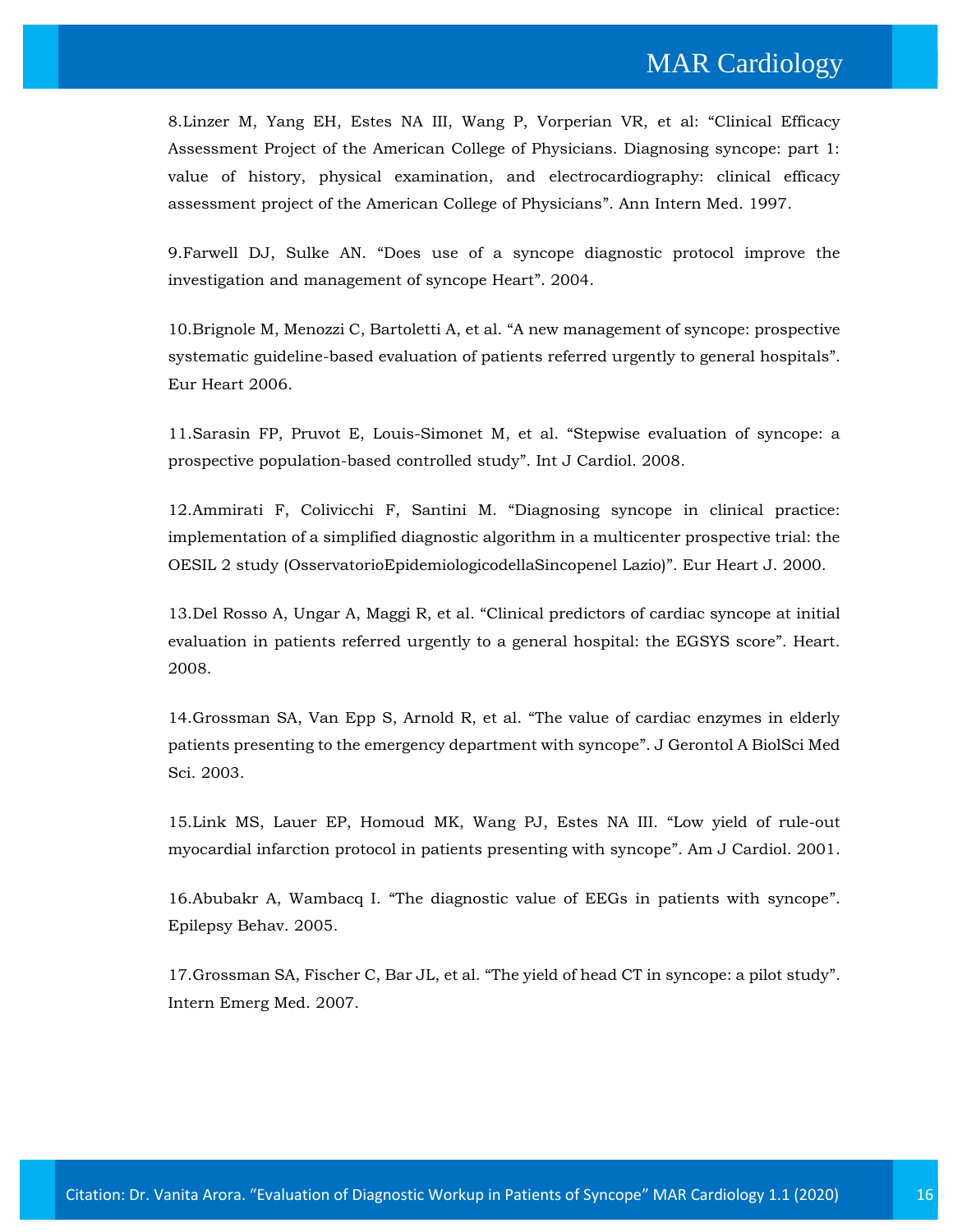18[.Schnipper JL, Ackerman RH, Krier JB, Honour M.](https://www.google.com/search?sxsrf=ALeKk016nC3iFllqhGa6oJZt1xxg4VwMzw%3A1597661585943&ei=kWE6X7yaOdia4-EP69GsqA8&q=%E2%80%9CDiagnostic+yield+and+utility+of+neurovascular+ultrasonography+in+the+evaluation+of+patients+with+syncope&oq=%E2%80%9CDiagnostic+yield+and+utility+of+neurovascular+ultrasonography+in+the+evaluation+of+patients+with+syncope&gs_lcp=CgZwc3ktYWIQAzIHCCMQ6gIQJzIHCCMQ6gIQJzIHCCMQ6gIQJzIHCCMQ6gIQJzIHCCMQ6gIQJzIHCCMQ6gIQJzIHCCMQ6gIQJzIHCCMQ6gIQJzIHCCMQ6gIQJzIHCCMQ6gIQJ1D88wVY_PMFYOr7BWgBcAB4AIABAIgBAJIBAJgBAKABAaABAqoBB2d3cy13aXqwAQrAAQE&sclient=psy-ab&ved=0ahUKEwj8prSaiaLrAhVYzTgGHesoC_UQ4dUDCAw&uact=5) "Diagnostic yield and utility of [neurovascular ultrasonography in the evaluation of patients with syncope](https://www.google.com/search?sxsrf=ALeKk016nC3iFllqhGa6oJZt1xxg4VwMzw%3A1597661585943&ei=kWE6X7yaOdia4-EP69GsqA8&q=%E2%80%9CDiagnostic+yield+and+utility+of+neurovascular+ultrasonography+in+the+evaluation+of+patients+with+syncope&oq=%E2%80%9CDiagnostic+yield+and+utility+of+neurovascular+ultrasonography+in+the+evaluation+of+patients+with+syncope&gs_lcp=CgZwc3ktYWIQAzIHCCMQ6gIQJzIHCCMQ6gIQJzIHCCMQ6gIQJzIHCCMQ6gIQJzIHCCMQ6gIQJzIHCCMQ6gIQJzIHCCMQ6gIQJzIHCCMQ6gIQJzIHCCMQ6gIQJzIHCCMQ6gIQJ1D88wVY_PMFYOr7BWgBcAB4AIABAIgBAJIBAJgBAKABAaABAqoBB2d3cy13aXqwAQrAAQE&sclient=psy-ab&ved=0ahUKEwj8prSaiaLrAhVYzTgGHesoC_UQ4dUDCAw&uact=5)". Mayo Clin [Proc. 2005.](https://www.google.com/search?sxsrf=ALeKk016nC3iFllqhGa6oJZt1xxg4VwMzw%3A1597661585943&ei=kWE6X7yaOdia4-EP69GsqA8&q=%E2%80%9CDiagnostic+yield+and+utility+of+neurovascular+ultrasonography+in+the+evaluation+of+patients+with+syncope&oq=%E2%80%9CDiagnostic+yield+and+utility+of+neurovascular+ultrasonography+in+the+evaluation+of+patients+with+syncope&gs_lcp=CgZwc3ktYWIQAzIHCCMQ6gIQJzIHCCMQ6gIQJzIHCCMQ6gIQJzIHCCMQ6gIQJzIHCCMQ6gIQJzIHCCMQ6gIQJzIHCCMQ6gIQJzIHCCMQ6gIQJzIHCCMQ6gIQJzIHCCMQ6gIQJ1D88wVY_PMFYOr7BWgBcAB4AIABAIgBAJIBAJgBAKABAaABAqoBB2d3cy13aXqwAQrAAQE&sclient=psy-ab&ved=0ahUKEwj8prSaiaLrAhVYzTgGHesoC_UQ4dUDCAw&uact=5)

19[.Task Force for the Diagnosis and Management of Syncope, European Society of](https://www.google.com/search?sxsrf=ALeKk00bGpecKIF96RcE4rz5ygPBb-CsLA%3A1597661540887&ei=ZGE6X_LkNYbE4-EPmeWoiAU&q=Guidelines+for+the+diagnosis+and+management+of+syncope+%28version+2009%29&oq=Guidelines+for+the+diagnosis+and+management+of+syncope+%28version+2009%29&gs_lcp=CgZwc3ktYWIQAzICCAAyBggAEBYQHjoECCMQJzoHCCMQ6gIQJ1Cn0gJYp9ICYMnYAmgBcAB4AIABnAGIAbICkgEDMC4ymAEAoAEBoAECqgEHZ3dzLXdperABCsABAQ&sclient=psy-ab&ved=0ahUKEwjypvaEiaLrAhUG4jgGHZkyClEQ4dUDCAw&uact=5)  [Cardiology \(ESC\), European Heart Rhythm Association \(EHRA\), et al.](https://www.google.com/search?sxsrf=ALeKk00bGpecKIF96RcE4rz5ygPBb-CsLA%3A1597661540887&ei=ZGE6X_LkNYbE4-EPmeWoiAU&q=Guidelines+for+the+diagnosis+and+management+of+syncope+%28version+2009%29&oq=Guidelines+for+the+diagnosis+and+management+of+syncope+%28version+2009%29&gs_lcp=CgZwc3ktYWIQAzICCAAyBggAEBYQHjoECCMQJzoHCCMQ6gIQJ1Cn0gJYp9ICYMnYAmgBcAB4AIABnAGIAbICkgEDMC4ymAEAoAEBoAECqgEHZ3dzLXdperABCsABAQ&sclient=psy-ab&ved=0ahUKEwjypvaEiaLrAhUG4jgGHZkyClEQ4dUDCAw&uact=5) "Guidelines for the [diagnosis and management of syncope \(version 2009\)](https://www.google.com/search?sxsrf=ALeKk00bGpecKIF96RcE4rz5ygPBb-CsLA%3A1597661540887&ei=ZGE6X_LkNYbE4-EPmeWoiAU&q=Guidelines+for+the+diagnosis+and+management+of+syncope+%28version+2009%29&oq=Guidelines+for+the+diagnosis+and+management+of+syncope+%28version+2009%29&gs_lcp=CgZwc3ktYWIQAzICCAAyBggAEBYQHjoECCMQJzoHCCMQ6gIQJ1Cn0gJYp9ICYMnYAmgBcAB4AIABnAGIAbICkgEDMC4ymAEAoAEBoAECqgEHZ3dzLXdperABCsABAQ&sclient=psy-ab&ved=0ahUKEwjypvaEiaLrAhUG4jgGHZkyClEQ4dUDCAw&uact=5)". Eur Heart 2009.

20[.Prakash ES, Madanmohan, Narayan SK, Prashanth U, Kamanth MG, et al.](https://www.google.com/search?sxsrf=ALeKk01i5J86rQP8MdA9SYfT-ciOPkKAfg%3A1597661506705&ei=QmE6X7rdKtGb4-EP2M6BiAY&q=Tilt+table+testing+in+the+diagnostic+evaluation+of+presyncope+and+syncope%3A+a+case-series+report&oq=Tilt+table+testing+in+the+diagnostic+evaluation+of+presyncope+and+syncope%3A+a+case-series+report&gs_lcp=CgZwc3ktYWIQAzoHCCMQ6gIQJ1DW_QFY1v0BYIyEAmgBcAB4AIABnQGIAZ0BkgEDMC4xmAEAoAEBoAECqgEHZ3dzLXdperABCsABAQ&sclient=psy-ab&ved=0ahUKEwi6htD0iKLrAhXRzTgGHVhnAGEQ4dUDCAw&uact=5) "Tilt table [testing in the diagnostic evaluation of presyncope and syncope: a case-series report](https://www.google.com/search?sxsrf=ALeKk01i5J86rQP8MdA9SYfT-ciOPkKAfg%3A1597661506705&ei=QmE6X7rdKtGb4-EP2M6BiAY&q=Tilt+table+testing+in+the+diagnostic+evaluation+of+presyncope+and+syncope%3A+a+case-series+report&oq=Tilt+table+testing+in+the+diagnostic+evaluation+of+presyncope+and+syncope%3A+a+case-series+report&gs_lcp=CgZwc3ktYWIQAzoHCCMQ6gIQJ1DW_QFY1v0BYIyEAmgBcAB4AIABnQGIAZ0BkgEDMC4xmAEAoAEBoAECqgEHZ3dzLXdperABCsABAQ&sclient=psy-ab&ved=0ahUKEwi6htD0iKLrAhXRzTgGHVhnAGEQ4dUDCAw&uact=5)". [Indian Physiol Pharmacol 2004.](https://www.google.com/search?sxsrf=ALeKk01i5J86rQP8MdA9SYfT-ciOPkKAfg%3A1597661506705&ei=QmE6X7rdKtGb4-EP2M6BiAY&q=Tilt+table+testing+in+the+diagnostic+evaluation+of+presyncope+and+syncope%3A+a+case-series+report&oq=Tilt+table+testing+in+the+diagnostic+evaluation+of+presyncope+and+syncope%3A+a+case-series+report&gs_lcp=CgZwc3ktYWIQAzoHCCMQ6gIQJ1DW_QFY1v0BYIyEAmgBcAB4AIABnQGIAZ0BkgEDMC4xmAEAoAEBoAECqgEHZ3dzLXdperABCsABAQ&sclient=psy-ab&ved=0ahUKEwi6htD0iKLrAhXRzTgGHVhnAGEQ4dUDCAw&uact=5)

21.Kapoor WN. "[Evaluation and management of patients with syncope](https://www.google.com/search?sxsrf=ALeKk0118RGEEGdWWi-LA-8oJXnsQGgXxA%3A1597661435456&ei=-2A6X-i6G-SW4-EP66ahUA&q=Evaluation+and+management+of+patients+with+syncope&oq=Evaluation+and+management+of+patients+with+syncope&gs_lcp=CgZwc3ktYWIQAzICCAAyBggAEBYQHjIGCAAQFhAeMgYIABAWEB46BwgjEOoCECdQ_p0EWP6dBGDNpARoAXAAeACAAWOIAWOSAQExmAEAoAEBoAECqgEHZ3dzLXdperABCsABAQ&sclient=psy-ab&ved=0ahUKEwiopNPSiKLrAhVkyzgGHWtTCAoQ4dUDCAw&uact=5)". JAMA. 1992.

22.Quinn J, McDermott D, Kramer N, et al. "[Death after emergency department visits for](https://www.google.com/search?sxsrf=ALeKk03S6wd709_rUFI-Pe-iGldBYXpUCg%3A1597661373624&ei=vWA6X7flJdma4-EPmMGl0Ao&q=Death+after+emergency+department+visits+for+syncope%3A+how+common+and+can+it+be+predicted%3F%E2%80%9D+&oq=Death+after+emergency+department+visits+for+syncope%3A+how+common+and+can+it+be+predicted%3F%E2%80%9D+&gs_lcp=CgZwc3ktYWIQAzIECAAQHjoHCCMQ6gIQJ1CX1ANYl9QDYIDbA2gBcAB4AIABa4gBa5IBAzAuMZgBAKABAaABAqoBB2d3cy13aXqwAQrAAQE&sclient=psy-ab&ved=0ahUKEwj3t5W1iKLrAhVZzTgGHZhgCaoQ4dUDCAw&uact=5)  [syncope: how common and can it be predicted?](https://www.google.com/search?sxsrf=ALeKk03S6wd709_rUFI-Pe-iGldBYXpUCg%3A1597661373624&ei=vWA6X7flJdma4-EPmMGl0Ao&q=Death+after+emergency+department+visits+for+syncope%3A+how+common+and+can+it+be+predicted%3F%E2%80%9D+&oq=Death+after+emergency+department+visits+for+syncope%3A+how+common+and+can+it+be+predicted%3F%E2%80%9D+&gs_lcp=CgZwc3ktYWIQAzIECAAQHjoHCCMQ6gIQJ1CX1ANYl9QDYIDbA2gBcAB4AIABa4gBa5IBAzAuMZgBAKABAaABAqoBB2d3cy13aXqwAQrAAQE&sclient=psy-ab&ved=0ahUKEwj3t5W1iKLrAhVZzTgGHZhgCaoQ4dUDCAw&uact=5)" Ann Emerg Med. 2008.

23.Sun BC, Emond JA, Camargo CA Jr. "[Characteristics and admission patterns of](https://www.google.com/search?sxsrf=ALeKk03W4mA5_kvCu6uvop-dpeBxrfnkzQ%3A1597661272307&ei=WGA6X8yoEszG4-EPjcq6wAU&q=Characteristics+and+admission+patterns+of+patients+presenting+with+syncope+to+US+emergency+department+1992-2000&oq=Characteristics+and+admission+patterns+of+patients+presenting+with+syncope+to+US+emergency+department+1992-2000&gs_lcp=CgZwc3ktYWIQAzIHCCMQ6gIQJzIHCCMQ6gIQJzIHCCMQ6gIQJzIHCCMQ6gIQJzIHCCMQ6gIQJzIHCCMQ6gIQJzIHCCMQ6gIQJzIHCCMQ6gIQJzIHCCMQ6gIQJzIHCCMQ6gIQJzoECAAQR1CDhwZYg4cGYN2PBmgBcAF4AIABAIgBAJIBAJgBAaABAaABAqoBB2d3cy13aXqwAQrAAQE&sclient=psy-ab&ved=0ahUKEwjMtO2EiKLrAhVM4zgGHQ2lDlgQ4dUDCAw&uact=5)  [patients presenting with syncope to US emergency department 1992-2000](https://www.google.com/search?sxsrf=ALeKk03W4mA5_kvCu6uvop-dpeBxrfnkzQ%3A1597661272307&ei=WGA6X8yoEszG4-EPjcq6wAU&q=Characteristics+and+admission+patterns+of+patients+presenting+with+syncope+to+US+emergency+department+1992-2000&oq=Characteristics+and+admission+patterns+of+patients+presenting+with+syncope+to+US+emergency+department+1992-2000&gs_lcp=CgZwc3ktYWIQAzIHCCMQ6gIQJzIHCCMQ6gIQJzIHCCMQ6gIQJzIHCCMQ6gIQJzIHCCMQ6gIQJzIHCCMQ6gIQJzIHCCMQ6gIQJzIHCCMQ6gIQJzIHCCMQ6gIQJzIHCCMQ6gIQJzoECAAQR1CDhwZYg4cGYN2PBmgBcAF4AIABAIgBAJIBAJgBAaABAaABAqoBB2d3cy13aXqwAQrAAQE&sclient=psy-ab&ved=0ahUKEwjMtO2EiKLrAhVM4zgGHQ2lDlgQ4dUDCAw&uact=5)". Acad Emerg [Med. 2004.](https://www.google.com/search?sxsrf=ALeKk03W4mA5_kvCu6uvop-dpeBxrfnkzQ%3A1597661272307&ei=WGA6X8yoEszG4-EPjcq6wAU&q=Characteristics+and+admission+patterns+of+patients+presenting+with+syncope+to+US+emergency+department+1992-2000&oq=Characteristics+and+admission+patterns+of+patients+presenting+with+syncope+to+US+emergency+department+1992-2000&gs_lcp=CgZwc3ktYWIQAzIHCCMQ6gIQJzIHCCMQ6gIQJzIHCCMQ6gIQJzIHCCMQ6gIQJzIHCCMQ6gIQJzIHCCMQ6gIQJzIHCCMQ6gIQJzIHCCMQ6gIQJzIHCCMQ6gIQJzIHCCMQ6gIQJzoECAAQR1CDhwZYg4cGYN2PBmgBcAF4AIABAIgBAJIBAJgBAaABAaABAqoBB2d3cy13aXqwAQrAAQE&sclient=psy-ab&ved=0ahUKEwjMtO2EiKLrAhVM4zgGHQ2lDlgQ4dUDCAw&uact=5)

24.Kapoor WN. "[Current evaluation and management of syncope](https://www.google.com/search?sxsrf=ALeKk02IahO_BNo4p4M_kgA4yTKO6viCFw%3A1597661212894&ei=HGA6X8KRNo2W4-EPw7iVkAs&q=Current+evaluation+and+management+of+syncope&oq=Current+evaluation+and+management+of+syncope&gs_lcp=CgZwc3ktYWIQAzIICCEQFhAdEB46BAgAEEc6BwgjEOoCECdQ3MIDWNzCA2C0yANoAXACeACAAYgBiAGIAZIBAzAuMZgBAKABAaABAqoBB2d3cy13aXqwAQrAAQE&sclient=psy-ab&ved=0ahUKEwjCj8Poh6LrAhUNyzgGHUNcBbIQ4dUDCAw&uact=5)". Circulation. 2002.

25.Brignole M, Alboni P, Benditt D, et al; "[Task Force on Syncope, European Society of](https://www.google.com/search?sxsrf=ALeKk02w5yw63z9K4rwTXgiR81ZgZWf_mQ%3A1597661179563&ei=-186X6T4IYaX4-EPhZ-F-AQ&q=Task+Force+on+Syncope%2C+European+Society+of+Cardiology.+Guidelines+on+management+%28diagnosis+and+treatment%29+of+syncope&oq=Task+Force+on+Syncope%2C+European+Society+of+Cardiology.+Guidelines+on+management+%28diagnosis+and+treatment%29+of+syncope&gs_lcp=CgZwc3ktYWIQAzIHCCMQ6gIQJzIHCCMQ6gIQJzIHCCMQ6gIQJzIHCCMQ6gIQJzIHCCMQ6gIQJzIHCCMQ6gIQJzIHCCMQ6gIQJzIHCCMQ6gIQJzIHCCMQ6gIQJzIHCCMQ6gIQJ1D09QFY9PUBYKn9AWgBcAB4AIABAIgBAJIBAJgBAKABAaABAqoBB2d3cy13aXqwAQrAAQE&sclient=psy-ab&ved=0ahUKEwjk4dDYh6LrAhWGyzgGHYVPAU8Q4dUDCAw&uact=5)  [Cardiology. Guidelines on management \(diagnosis and treatment\) of syncope](https://www.google.com/search?sxsrf=ALeKk02w5yw63z9K4rwTXgiR81ZgZWf_mQ%3A1597661179563&ei=-186X6T4IYaX4-EPhZ-F-AQ&q=Task+Force+on+Syncope%2C+European+Society+of+Cardiology.+Guidelines+on+management+%28diagnosis+and+treatment%29+of+syncope&oq=Task+Force+on+Syncope%2C+European+Society+of+Cardiology.+Guidelines+on+management+%28diagnosis+and+treatment%29+of+syncope&gs_lcp=CgZwc3ktYWIQAzIHCCMQ6gIQJzIHCCMQ6gIQJzIHCCMQ6gIQJzIHCCMQ6gIQJzIHCCMQ6gIQJzIHCCMQ6gIQJzIHCCMQ6gIQJzIHCCMQ6gIQJzIHCCMQ6gIQJzIHCCMQ6gIQJ1D09QFY9PUBYKn9AWgBcAB4AIABAIgBAJIBAJgBAKABAaABAqoBB2d3cy13aXqwAQrAAQE&sclient=psy-ab&ved=0ahUKEwjk4dDYh6LrAhWGyzgGHYVPAU8Q4dUDCAw&uact=5)". Eur Heart [2001.](https://www.google.com/search?sxsrf=ALeKk02w5yw63z9K4rwTXgiR81ZgZWf_mQ%3A1597661179563&ei=-186X6T4IYaX4-EPhZ-F-AQ&q=Task+Force+on+Syncope%2C+European+Society+of+Cardiology.+Guidelines+on+management+%28diagnosis+and+treatment%29+of+syncope&oq=Task+Force+on+Syncope%2C+European+Society+of+Cardiology.+Guidelines+on+management+%28diagnosis+and+treatment%29+of+syncope&gs_lcp=CgZwc3ktYWIQAzIHCCMQ6gIQJzIHCCMQ6gIQJzIHCCMQ6gIQJzIHCCMQ6gIQJzIHCCMQ6gIQJzIHCCMQ6gIQJzIHCCMQ6gIQJzIHCCMQ6gIQJzIHCCMQ6gIQJzIHCCMQ6gIQJ1D09QFY9PUBYKn9AWgBcAB4AIABAIgBAJIBAJgBAKABAaABAqoBB2d3cy13aXqwAQrAAQE&sclient=psy-ab&ved=0ahUKEwjk4dDYh6LrAhWGyzgGHYVPAU8Q4dUDCAw&uact=5)

26.Brignole M. "[Diagnosis and treatment of syncope](https://www.google.com/search?sxsrf=ALeKk01SYnu-sHWrTyPnBcKvyQxNEZ5hTA%3A1597661147279&ei=2186X_fUEL6F4-EP4Ia9uAc&q=Diagnosis+and+treatment+of+syncope&oq=Diagnosis+and+treatment+of+syncope&gs_lcp=CgZwc3ktYWIQAzICCAAyBggAEBYQHjoHCCMQ6gIQJ1Cx7QFYse0BYPv0AWgBcAB4AIABZIgBZJIBAzAuMZgBAKABAaABAqoBB2d3cy13aXqwAQrAAQE&sclient=psy-ab&ved=0ahUKEwi3rp7Jh6LrAhW-wjgGHWBDD3cQ4dUDCAw&uact=5)". Heart. 2007.

27.Clark PI, Glasser SP, Spoto E Jr. "[Arrhythmias detected by ambulatory monitoring.](https://www.google.com/search?sxsrf=ALeKk02UhXdXlXBYq_D-fldXngdsaeEQnw%3A1597661119052&ei=v186X_zoAq2f4-EP-aKb8AY&q=Arrhythmias+detected+by+ambulatory+monitoring.+Lack+of+correlation+with+symptoms+of+dizziness+and+syncope&oq=Arrhythmias+detected+by+ambulatory+monitoring.+Lack+of+correlation+with+symptoms+of+dizziness+and+syncope&gs_lcp=CgZwc3ktYWIQAzIHCCMQ6gIQJzIHCCMQ6gIQJzIHCCMQ6gIQJzIHCCMQ6gIQJzIHCCMQ6gIQJzIHCCMQ6gIQJzIHCCMQ6gIQJzIHCCMQ6gIQJzIHCCMQ6gIQJzIHCCMQ6gIQJ1C9zQFYvc0BYNLUAWgBcAB4AIABAIgBAJIBAJgBAKABAaABAqoBB2d3cy13aXqwAQrAAQE&sclient=psy-ab&ved=0ahUKEwi8xOO7h6LrAhWtzzgGHXnRBm4Q4dUDCAw&uact=5)  [Lack of correlation with symptoms of dizziness and syncope](https://www.google.com/search?sxsrf=ALeKk02UhXdXlXBYq_D-fldXngdsaeEQnw%3A1597661119052&ei=v186X_zoAq2f4-EP-aKb8AY&q=Arrhythmias+detected+by+ambulatory+monitoring.+Lack+of+correlation+with+symptoms+of+dizziness+and+syncope&oq=Arrhythmias+detected+by+ambulatory+monitoring.+Lack+of+correlation+with+symptoms+of+dizziness+and+syncope&gs_lcp=CgZwc3ktYWIQAzIHCCMQ6gIQJzIHCCMQ6gIQJzIHCCMQ6gIQJzIHCCMQ6gIQJzIHCCMQ6gIQJzIHCCMQ6gIQJzIHCCMQ6gIQJzIHCCMQ6gIQJzIHCCMQ6gIQJzIHCCMQ6gIQJ1C9zQFYvc0BYNLUAWgBcAB4AIABAIgBAJIBAJgBAKABAaABAqoBB2d3cy13aXqwAQrAAQE&sclient=psy-ab&ved=0ahUKEwi8xOO7h6LrAhWtzzgGHXnRBm4Q4dUDCAw&uact=5)". Chest 1980.

28.Kapoor WN, Cha R, Peterson JR, et al. "[Prolonged electrocardiographic monitoring in](https://www.google.com/search?sxsrf=ALeKk03pN1hg2TMH2TtgcYELHoJIKqSbLg%3A1597661075503&ei=k186X5u2HqGR4-EPh4m7gAk&q=Prolonged+electrocardiographic+monitoring+in+patients+with+syncope.+Importance+of+frequent+or+repetitive+ventricular+ectopy&oq=Prolonged+electrocardiographic+monitoring+in+patients+with+syncope.+Importance+of+frequent+or+repetitive+ventricular+ectopy&gs_lcp=CgZwc3ktYWIQAzIHCCMQ6gIQJzIHCCMQ6gIQJzIHCCMQ6gIQJzIHCCMQ6gIQJzIHCCMQ6gIQJzIHCCMQ6gIQJzIHCCMQ6gIQJzIHCCMQ6gIQJzIHCCMQ6gIQJzIHCCMQ6gIQJ1D4wwJY-MMCYKbMAmgBcAB4AIABAIgBAJIBAJgBAKABAaABAqoBB2d3cy13aXqwAQrAAQE&sclient=psy-ab&ved=0ahUKEwjby4Gnh6LrAhWhyDgGHYfEDpAQ4dUDCAw&uact=5)  [patients with syncope. Importance of frequent or repetitive ventricular ectopy](https://www.google.com/search?sxsrf=ALeKk03pN1hg2TMH2TtgcYELHoJIKqSbLg%3A1597661075503&ei=k186X5u2HqGR4-EPh4m7gAk&q=Prolonged+electrocardiographic+monitoring+in+patients+with+syncope.+Importance+of+frequent+or+repetitive+ventricular+ectopy&oq=Prolonged+electrocardiographic+monitoring+in+patients+with+syncope.+Importance+of+frequent+or+repetitive+ventricular+ectopy&gs_lcp=CgZwc3ktYWIQAzIHCCMQ6gIQJzIHCCMQ6gIQJzIHCCMQ6gIQJzIHCCMQ6gIQJzIHCCMQ6gIQJzIHCCMQ6gIQJzIHCCMQ6gIQJzIHCCMQ6gIQJzIHCCMQ6gIQJzIHCCMQ6gIQJ1D4wwJY-MMCYKbMAmgBcAB4AIABAIgBAJIBAJgBAKABAaABAqoBB2d3cy13aXqwAQrAAQE&sclient=psy-ab&ved=0ahUKEwjby4Gnh6LrAhWhyDgGHYfEDpAQ4dUDCAw&uact=5)". Am J Med [1987.](https://www.google.com/search?sxsrf=ALeKk03pN1hg2TMH2TtgcYELHoJIKqSbLg%3A1597661075503&ei=k186X5u2HqGR4-EPh4m7gAk&q=Prolonged+electrocardiographic+monitoring+in+patients+with+syncope.+Importance+of+frequent+or+repetitive+ventricular+ectopy&oq=Prolonged+electrocardiographic+monitoring+in+patients+with+syncope.+Importance+of+frequent+or+repetitive+ventricular+ectopy&gs_lcp=CgZwc3ktYWIQAzIHCCMQ6gIQJzIHCCMQ6gIQJzIHCCMQ6gIQJzIHCCMQ6gIQJzIHCCMQ6gIQJzIHCCMQ6gIQJzIHCCMQ6gIQJzIHCCMQ6gIQJzIHCCMQ6gIQJzIHCCMQ6gIQJ1D4wwJY-MMCYKbMAmgBcAB4AIABAIgBAJIBAJgBAKABAaABAqoBB2d3cy13aXqwAQrAAQE&sclient=psy-ab&ved=0ahUKEwjby4Gnh6LrAhWhyDgGHYfEDpAQ4dUDCAw&uact=5)

29[.Sarkar NC, Bajpai P, Jain S, Tilkar M, Mandal S.](https://www.google.com/search?sxsrf=ALeKk02ltaWN-yjgoPhnx8EgL1eEQLsR1w%3A1597661035063&ei=a186X9XBA_KQ4-EPj5ajqA0&q=Diagnostic+evaluation+of+syncope+by+24+hour+holter+monitering&oq=Diagnostic+evaluation+of+syncope+by+24+hour+holter+monitering&gs_lcp=CgZwc3ktYWIQAzIECCEQCjoHCCMQ6gIQJ1DcqgJY3KoCYKq0AmgBcAB4AIABngGIAZ4BkgEDMC4xmAEAoAEBoAECqgEHZ3dzLXdperABCsABAQ&sclient=psy-ab&ved=0ahUKEwiVo92Th6LrAhVyyDgGHQ_LCNUQ4dUDCAw&uact=5) "Diagnostic evaluation of syncope by [24 hour holter monitering](https://www.google.com/search?sxsrf=ALeKk02ltaWN-yjgoPhnx8EgL1eEQLsR1w%3A1597661035063&ei=a186X9XBA_KQ4-EPj5ajqA0&q=Diagnostic+evaluation+of+syncope+by+24+hour+holter+monitering&oq=Diagnostic+evaluation+of+syncope+by+24+hour+holter+monitering&gs_lcp=CgZwc3ktYWIQAzIECCEQCjoHCCMQ6gIQJ1DcqgJY3KoCYKq0AmgBcAB4AIABngGIAZ4BkgEDMC4xmAEAoAEBoAECqgEHZ3dzLXdperABCsABAQ&sclient=psy-ab&ved=0ahUKEwiVo92Th6LrAhVyyDgGHQ_LCNUQ4dUDCAw&uact=5)". Sch. J. App. Med. Sci., 2014.